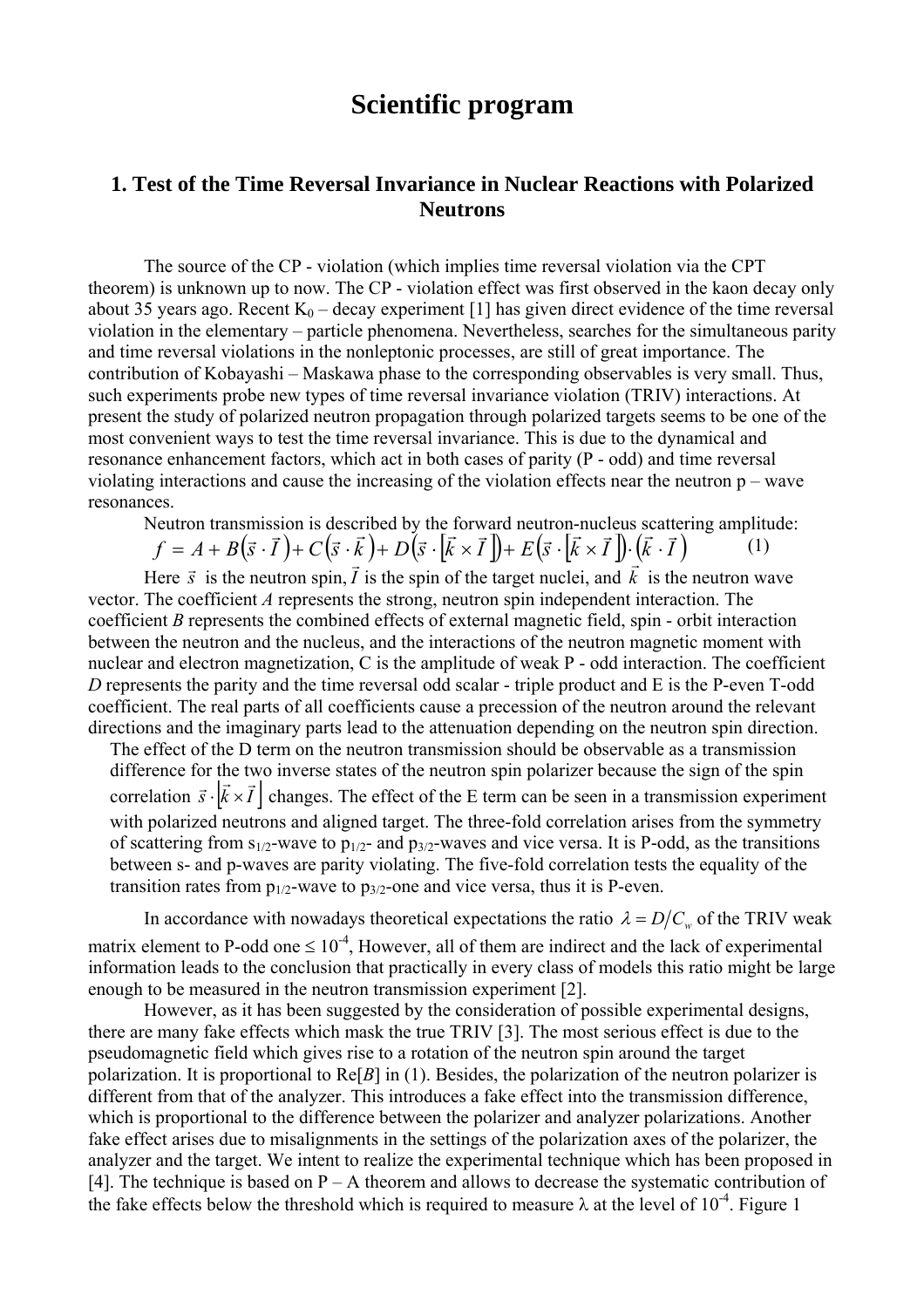shows the result of Monte Carlo simulation of TRIV effect for the method has been proposed in [4]. The result was obtained for the present KEK LaAlO<sub>3</sub> target of  $3\times3\times3$  cm<sup>3</sup>. The conditions of simulation are shown in Table 1.

The second way to test time invariance in the nuclear reactions is the investigation of the elastic scattering of polarized neutrons by zero – spin nuclei [5]. This is possible because of contribution of TRIV interaction to elastic cross section:

$$
\frac{d\sigma}{d\Omega} \approx \alpha + 2 \operatorname{Re} \Big[ f_0^* \Big( f_p \Big( \vec{k}' + \vec{k} \Big) \cdot \vec{s} + f_{PT} \Big( \vec{k}' - \vec{k} \Big) \cdot \vec{s} \Big) \Big]
$$
(2)

Here,  $f_0$  is an amplitude of s – wave scattering. The amplitude  $f_p$  corresponds to P – odd interaction, and  $f_{PT}$  corresponds to the simultaneous violation of the space parity and time invariance. It arises due to the same interaction like in forward scattering amplitude (1). The unit vectors  $\vec{k}$  and  $\vec{k}'$  are directed along the momenta of incoming and scattered neutrons respectively. The quantity  $\alpha$  depends on usual strong interaction only.



Figure 1. Simulation of TRIV effect in transmission for  $^{139}$ LaAlO<sub>3</sub>. See text for details.

| Table 1                              |                                                               |
|--------------------------------------|---------------------------------------------------------------|
| TRIV – matrix element $w_{PT}$       | $= w_P = 3.3$ meV [7] <sup>*</sup>                            |
| <sup>139</sup> La polarization $p_t$ | 0.5                                                           |
| Compensation field                   | 842 Gauss (1% - deviation from the optimal one 849 Gauss)     |
| TOF path                             | 15 <sub>m</sub>                                               |
| TOF encoder channel width            | $4 \mu s$                                                     |
| Neutron pulse width FWHM             | $3 \mu s$                                                     |
| Neutron detector                     | <sup>3</sup> He proportional counter (10 atm) 15 cm in length |
| Neutron polarizer                    | $^3$ He (10 atm) with polarization of 0.6                     |

\* To obtain the value of the expected effect one should *multiply* the quantities on figure 1 by the expected ratio of  $w_{PT}$  /  $w_P$ .

We see that for the backward scattering  $\vec{k}' = -\vec{k}$ , the contribution of P – odd term disappears. Thus, the presence of TRIV amplitude  $f_{PT}$  may be detected if one measure the backward scattering rate difference for two opposite neutron spin states.

This result may be easily understood. In backward scattering, the projections of the neutron orbital momenta both in the entrance and exit channels on the *k*  $\frac{1}{r}$  direction are zero. Thus, when the nuclear spin  $I = 0$  the spin direction for longitudinally polarized neutron is conserved. In the general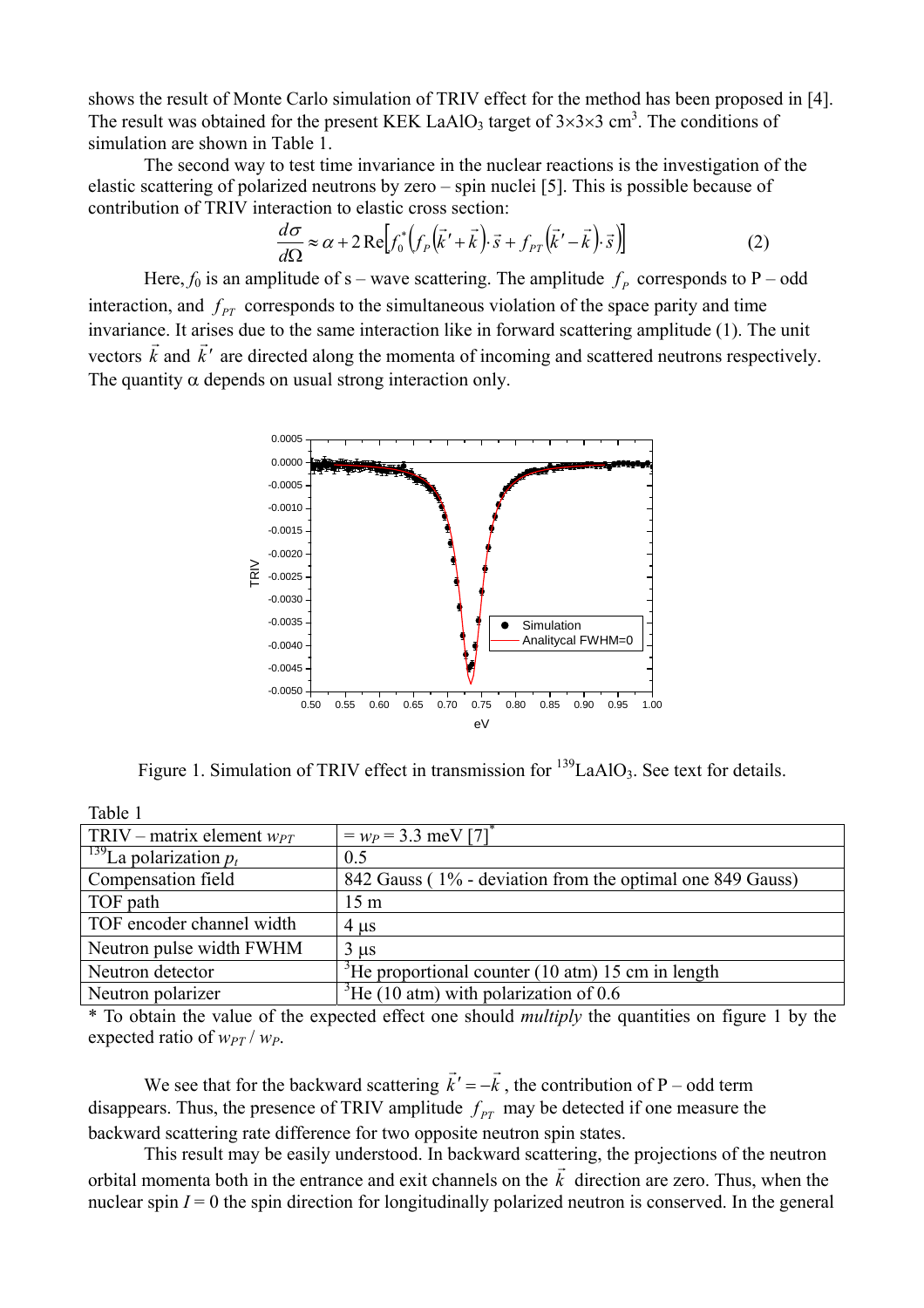case of  $I \neq 0$ , the projection of the neutron spin on the *k*  $\overrightarrow{r}$ direction may change due to the combined flip of the neutron and nuclear spins. Thus, due to the conservation of neutron spin direction, backward scattering by a zero spin nucleus of the right – polarized neutron is the time-reversal of the same process for the left – polarized one. To see that, it is necessary to reverse the directions of the momenta of the incident and scattered neutrons and their spins, and then replace the initial and final states of the process. If time invariance holds, then the probabilities of backward scattering by zero spin nuclei of the left – and right – polarized neutrons should be equal. Thus, the asymmetry of backward scattering by zero spin nuclei of neutrons with opposite helicities would evidence time invariance breaking. One should note that the backward asymmetry may exist for non-zero spin nuclei due to space parity violation, but generally it is not related with time - invariance breaking.

The scattering experiment obviously does not require polarized target, but it is less efficient than the transmission one. Namely, because of much less count rate. Thus, the statistics will be smaller. This type of experiment may set just the limit for  $\lambda$  at the level of ~10<sup>-2</sup>. Nevertheless, it allows the simultaneous test of the time reversal invariance in a wide range of p – wave resonances. Figure 2 shows the result of Monte Carlo simulation of the net TRIV effect in a backward elastic scattering of the longitudinally polarized neutrons on <sup>232</sup>Th. The effects are shown in the vicinity of  $p$  – wave resonances of 36.97 and 38.19 eV in assumption that  $w_{PT}$  are equal to the corresponding *wP*. The other parameters have been used for simulation are shown in Table 2.



Figure 2. Simulation of TRIV effect in elastic scattering for  $^{232}$ Th. See text for details.

| Table 2.                       |                           |
|--------------------------------|---------------------------|
| TRIV – matrix element $w_{PT}$ | $= w_P = 1$ meV           |
| Neutron beam polarization      | 0.5                       |
| TOF path                       | 50 <sub>m</sub>           |
| TOF encoder channel width      | $0.5$ us                  |
| Neutron pulse width FWHM       | $0.4 \text{ }\mu\text{s}$ |

The curve is marked as "black" corresponds to the case of an ideal detector with the efficiency of registration of  $100\%$  and FWHM = 0.

One should note, that the most of models assume no correlation between the magnitudes of the  $w_{PT}$  and  $w_P$  matrix elements. It means, that effect has shown in figure 2 may be smaller and bigger as well. Thus, the assumption of  $w_{PT} = w_P$  is artefact in some sense and has been chosen just for demonstration purpose.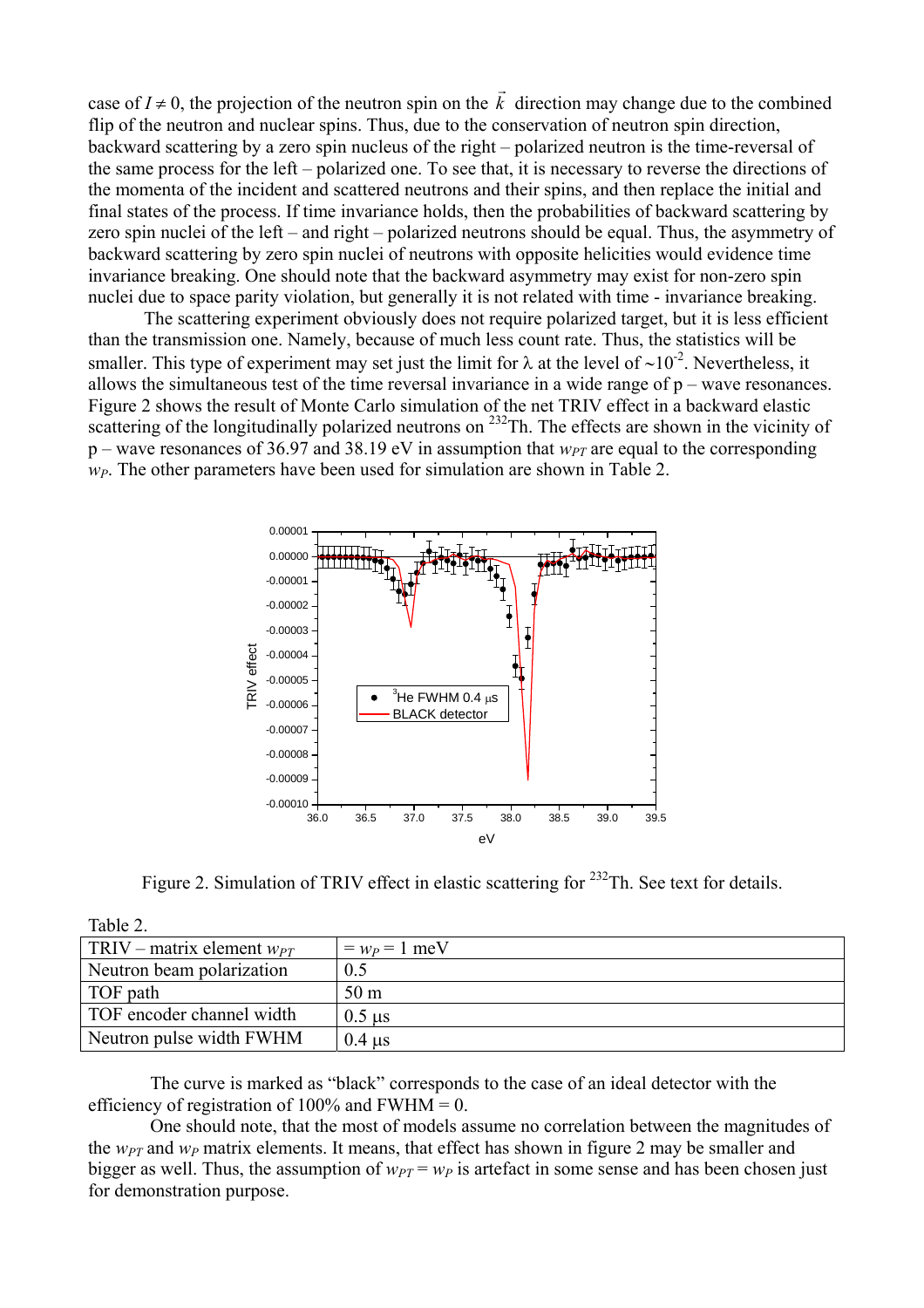#### **References**

- 1. A. Angelopoulos et al., Phys. Lett. B 444 (1998) 43.
- 2. Gudkov V.P. In Parity and Time Reversal Violation in Compound Nuclear States and Related Topics, (World Scientific, Singapore, 1996) 231.
- 3. R. Golub, S.K. Lamoreaux, Phys. Rev. D 50 (1994) 5632.
- 4. V.R. Skoy, Phys. Rev. D 53 (1996) 4070.
- 5. A.L. Barabanov and V.R. Skoy, Nucl. Phys. A 644 (1999) 54.

### **2. Neutron mean square charge radius and electric polarizability**

In spite of long standing and numerous attempts to obtain the experimental estimates of the neutron mean square charge radius  $\langle r_n^2 \rangle$  and neutron electric polarzability  $\alpha_n$ , these values are known with accuracy not better 30 % and 100%, respectively. The reason of this is the corrections, which are of the same order or even larger than the searched effects amounted to  $10^{-4} - 10^{-2}$  of the nuclear cross sections. Besides, the n,e-scattering length  $b_{ne}$ , from which the  $\langle r_n^2 \rangle$  value is derived, has two groups of experimental data near  $-1.32 \cdot 10^{-3}$  *fm* and  $-1.60 \cdot 10^{-3}$  *fm* which differ by  $\sim 10$  statistical errors. The  $\langle r_n^2 \rangle$  has the following relation with  $b_{ne}$ 

$$
\langle r_n^2 \rangle = \frac{3\hbar^2}{M_n e^2} b_{ne}.
$$

As for recently obtained with a good accuracy  $\alpha_n$  value from measurements with deuterons, it is certainly model dependent and therefore it does not exculde the necessity of the direct measurements of  $\alpha_n$  with free neutrons.



Fig.1. The forward-backward ratio of intensities of scattered by  $^{178}Hf$  neutrons near the resonance with  $E_o = 7.78 \, eV$ .

The continuation of investigations on  $b_{ne}$  and  $\alpha_n$  are planned at IREN using specific properties of s-wave neutron resonances. Such a resonance with energy  $E_0$  for even-even nucleus makes a deep minimum of the scattering cross section at *kR*  $E^* = E_o - \frac{\Gamma_n}{2kR'}$  (*R'* is the scattering radius, *k* and  $\Gamma_n$  are the resonant values of the neutron wave number and neutron width), where the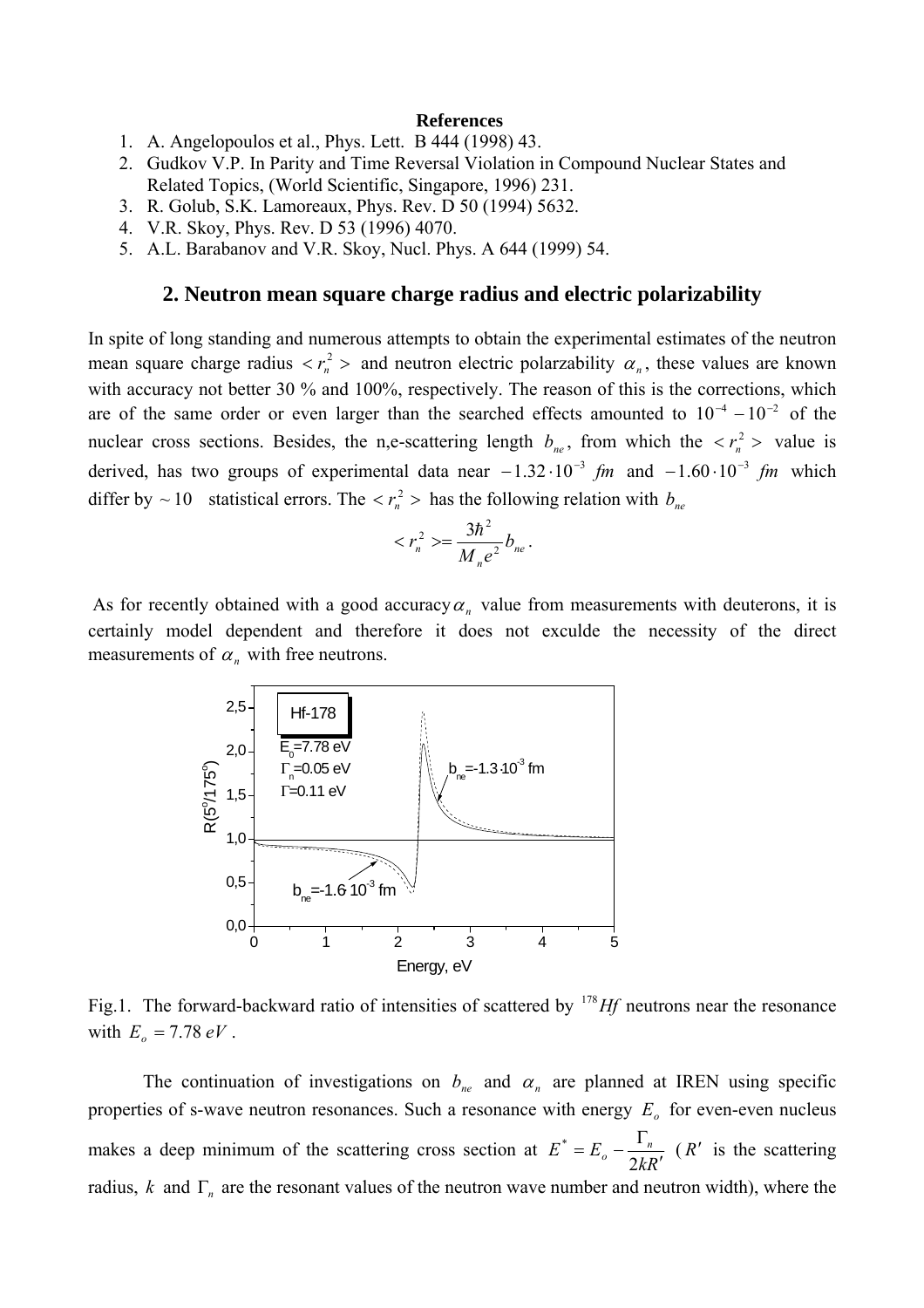real part of the total scattering amplitude intersects the abscissa axis. As a result, its interference term with  $b_{ne}$  changes its sign at  $E = E^*$  and this allows to get  $b_{ne}$  from a measurement of the forward-backward ratio of the scattering intensity. Fig.1 demonstrates such a ratio in case of <sup>178</sup>*Hf* resonance for two  $b_{ne}$  values. But to use this theoretical huge effect in practice is not so easy due to necessity to have a very pure isotope sample.

Another application of resonance minima is shown in Fig.2 where the intensity of neutrons transmitted through a 15 – 20 *cm* thick <sup>238</sup>*U* filter is given. This picture can be sufficiently extended with quasi-monochromatic "lines" in the interval from 2 to 140  $keV$  using the given by Nature elements Sc,  $AI$ ,  $Fe$ ,  $Si$  etc. The beam of these "lines" together with the time-of-flight technique allows to execute a variety of experiments practically without background. And the first of them is the precise measurement of the total cross section for  $\frac{208}{b}Pb$  in order to estimate the  $\alpha_n$ value.



Fig.2. The neutron flux at IREN at  $L = 30$  *m* flight path after a 15 – 20 *cm* thick <sup>238</sup>*U* filter.

The "line" 6.52  $eV$  (the lowest energy in Fig.2) can be used for the  $b_{ne}$  estimation by means of forward-backward ratio observation which is presented in Fig.3.



Fig.3. The forward-backward ratio of intensities of the scattered by  $^{238}U$  neutrons near the resonance with  $E_o = 6.67 eV$ .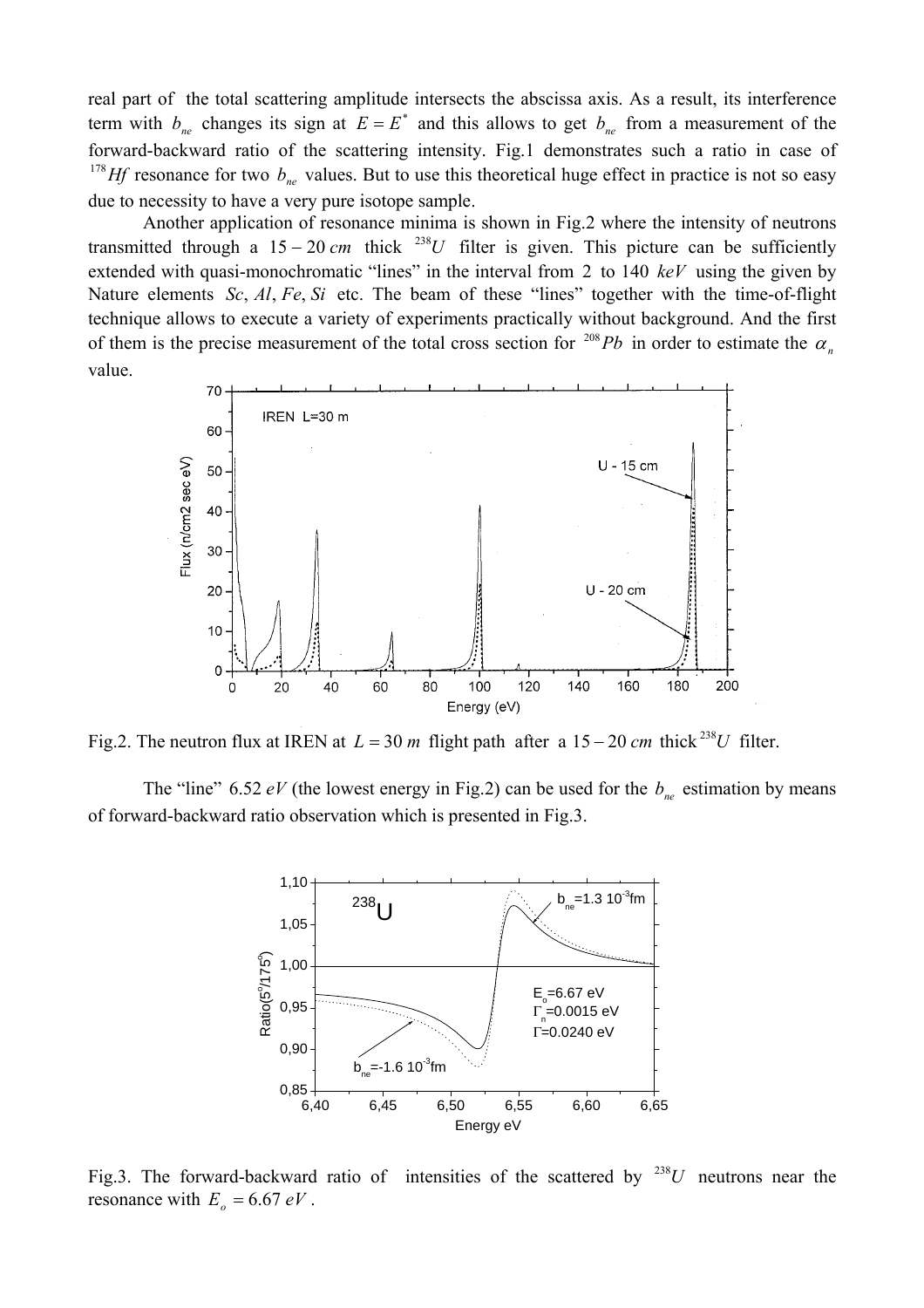Last, but not least, a very promising experiment for IREN with the minimum and clear corrections is the measurement of transmission of gaseous isotope  $^{86}Kr$  at different pressures (1-50) atm) in a broad energy interval ( $\sim 10$  meV – 24 keV). The total cross section of <sup>86</sup>Kr has a form

$$
\sigma_{\text{tot}} = \sigma_s (1 + 8\pi \frac{b_{\text{Ncoh}} b_{\text{ne}}}{\sigma_s} Zf(E) + P \frac{\text{Const}}{E}) + \sigma_{\text{ny}}.
$$

The term proportional to pressure *P* is caused by the neutron diffraction on pairs of the neighbouring atoms; it can exceed the term with  $b_{ne}$  by  $5 - 10$  times at  $P \approx 50$  *atm*. The capture cross section is negligibly small ( $\sigma_{n\gamma} \approx 3 mb$  at  $E \approx 25 meV$ ).

Fig.4 demonstrates the possibility to derive  $b_{ne}$  not much depending on the calculated electron form-factor  $f(E)$ , integrated over angles. It is necessary to know exactly the "shoulders" of the picture:  $\sigma_{tot}$  at  $E > 200$  *eV* where  $f \equiv 0$  and  $\sigma_{tot}$  at  $E \rightarrow 0$  where  $f \equiv 1$ . Moreover, in order to know the nuclear amplitude behavior at  $E < 200 eV$ , the  $\sigma_{tot}$  value has to be measured in a possibly broader energy interval.



Fig.4. The  $\sigma_{tot}(E)$  of <sup>86</sup>Kr at different gas temperature.

The necessary precision  $10^{-4}$  will permit not only to determine quite weighty contribution (1%) of the n,e-scattering but also to certify with the same accuracy the adequateness of the nuclear scattering description by the widely used R-matrix formalism and by its limiting case one-level Breit-Wigner approximation. Getting accuracy estimates of description of the neutron cross section structure in resonance region by the modern models has an independent scientific value.

## **3. The IREN + UGRA experiments**

A number of rather different experiments are planned with the UGRA scattered neutrons spectrometer [1-3] situated at the 250 m time-of-flight path. It allows to measure the neutron spectra at energies between several  $eV$  and  $\sim 100$  keV. The scheme of the instrument is shown in Fig.1. Up to 16<sup>3</sup>He-detectors are placed in a big ( $\sim$ 3 m) aluminum vacuum chamber on a rotary platform, so each detector can count scattered neutrons at nine angles from  $25^{\circ}$  to 155<sup>0</sup> from one of three scatterers attached on a special holder in the chamber center.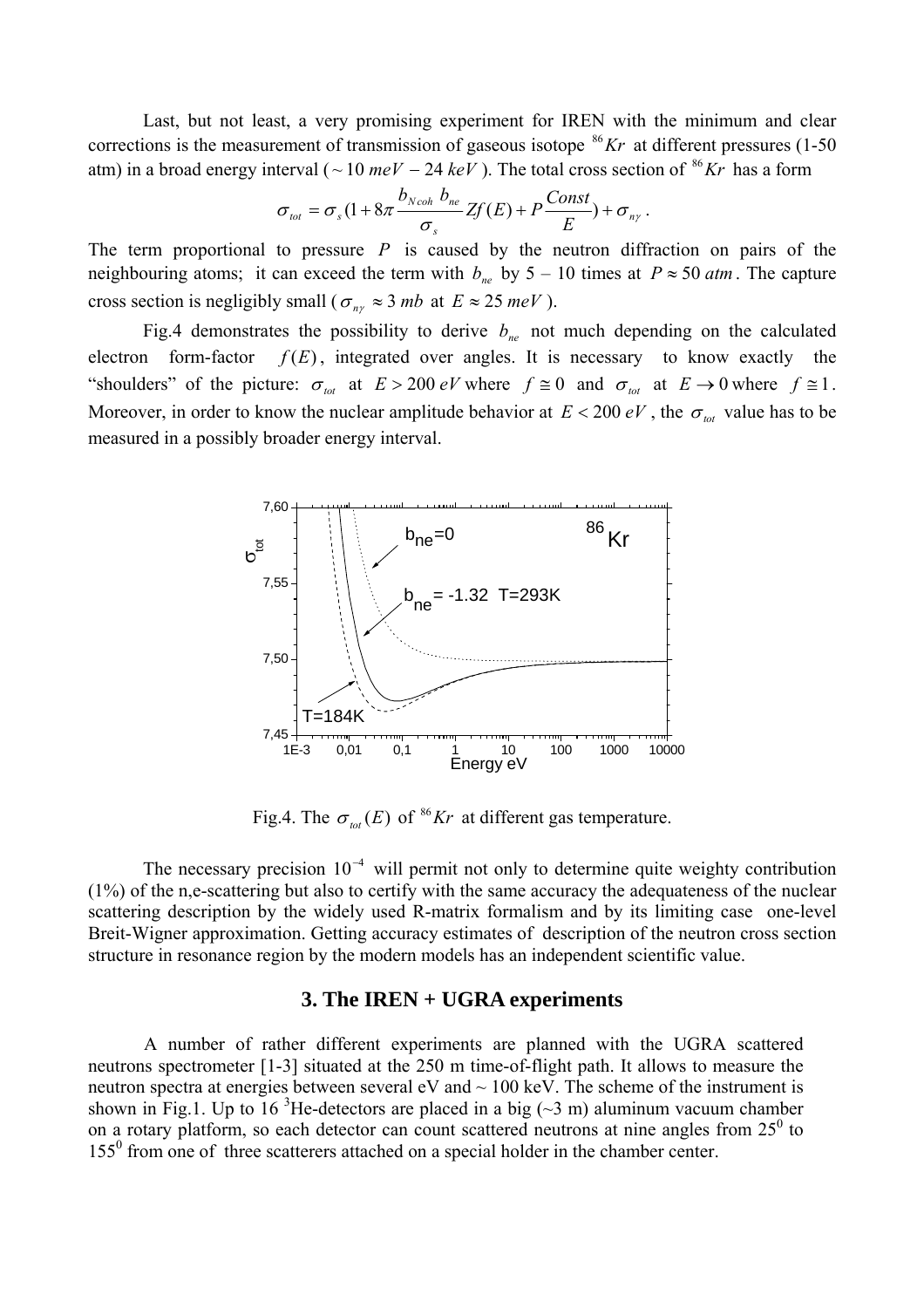

Fig.1. Arrangement of the UGRA spectrometer. 1 - chamber bottom; 2 - middle section; 3,4 - sleeves for connections with neutron beam-tubes; 5- bellows; 6 temperature compensator; 7- upper section; 8 - membrane; 9 - lower section; 10- rotary platform; 11 -wheels for rotary platform; 12 - neutron detector; 13 shielding tank; 14- centralizing device; 15 - vertical rod; 16 - sample holder.

An obtained angular distribution should be presented in the form  $I(\theta) = C[1 + \omega_1 \cos \theta + \omega_2 P_2(\cos \theta)],$  (1)

if it is measured at three or more angles  $\mathcal{G}$ . The  $I(\mathcal{G})$  function and *C* constant can be replaced in (1) by the differential scattering cross section  $d\sigma/d\Omega$  and  $\sigma_s/4\pi$  ( $\sigma_s$  is the total scattering cross section), if an additional measurement has been made on nuclei with the known  $\sigma_s$ .

### **3.1 The neutron electric polarizability**  $\alpha_n$ .

There is a possibility to get a new estimation of the  $\alpha_n$  value if precise  $d\sigma/d\Omega$  cross section is obtained at neutron energies  $E \sim 1 - 100$  keV for the heavy nuclei (Z>72) which possess good resonance averaging, and which are accessible for making massive elementary scatterers. The forward-backward asymmetry coefficient  $\omega_1(E)$  contains a small specific contribution proportional to  $\alpha_n Z^2 E^{1/2}$  on the background of pure nuclear contributions  $\sim E$ ,  $\sim E^{3/2}$  and  $\sim E^2$  defined by the scattering radii and strength functions for s- and p-neutrons. A combined analysis of  $\omega_1(E)$ ,  $\omega_2(E)$ ,  $\sigma_s(E)$  with possible addition of some data on the total and  $(n, \gamma)$  cross sections will allow to determine all parameters including  $\alpha_n[4]$ .

There are very good prospects for investigations of little known and unknown properties of the individual resonances too. For this aim, the resonance areas will be measured at different scattering angles  $\mathcal{G}$  and fitted by the expression (1).

#### **3.2 The spin channel mixtures.**

A p-wave resonance with the total spin  $J = I \pm 1/2$  (*I* is the target – nucleus spin) is excited and decays through two channels with the spins  $s = I \pm 1/2$  (see [5] for example):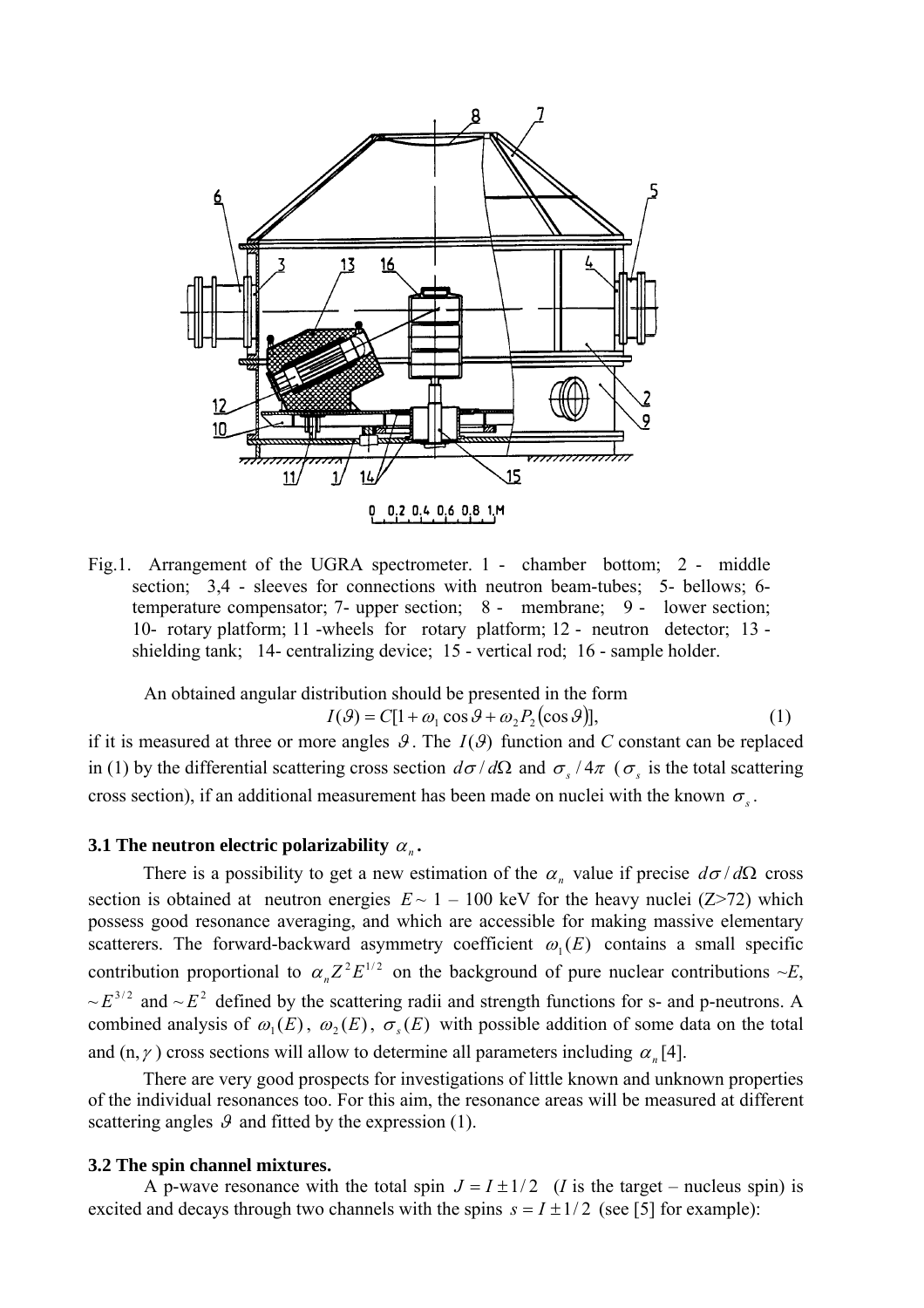$$
\vec{J} = \vec{I} + \frac{1}{2} + \vec{l} = \begin{cases} I + 1/2 + 0 \\ I - 1/2 + 1 \\ I + 1/2 - 1 \\ I - 1/2 + 0 \end{cases} = I - 1/2
$$

So, for such resonance the neutron width  $\Gamma_n = \Gamma_+ + \Gamma_+$  is the sum of two widths, and the ω 2 value in (1) depends on the mixture of  $\Gamma$ <sub>-</sub> and  $\Gamma$ <sub>+</sub>, for example on parameter

$$
\beta = \Gamma_{-}/(\Gamma_{-} + \Gamma_{+}). \tag{2}
$$

The  $\omega_2(\beta)$  is a squared function of  $\beta$  and pictured by a parabola which touches the abscissa axis somewhere between  $\beta = 0$  and  $\beta = 1$  dependening on *I* and *J*. Fig. 2 shows an example of  $\omega_1(\beta)$  for  $I = 1/2$  and  $J = 1$ . Only one value of  $\beta$  corresponds to the given value of  $\omega_2$  for the case when  $0.5 < \omega_2 \le 2$ . But if an experiment gives  $\omega_2 \le 0.5$ , then  $\beta$  can have any of two possible values.

The knowledge of  $\beta$  is necessary in the investigations of parity nonconservation effects at the mixed s-and p-wave resonances. This is very useful for the test of nuclear statistical model in search for the partial width correlations. At last, without knowledge of  $\beta$  we poorly know the angular dependence of neutron scattering which is necessary for practical purposes.

Up to now, the  $\beta$  value has been measured only for 18 p-wave resonances for 7 targetnuclei [5]. But in 4 cases, for resonances of  $^{89}Y$ , two possible β have been obtained.

#### 3.3 **The mixed (s+d)-wave resonances.**

Theoretical investigation of this subject in details is presented in [6] and all what we mention below is based on this work.

The areas of an s-wave resonance for different angles  $\theta$  should be analyzed with the expression (1) which has to be completed by the term  $\omega_4 P_4(\cos \theta)$ . The observation of nonzero  $\omega_4$  and (or)  $\omega_2$  means definitely the admixture of d-wave to s-wave in such resonance. Moreover, if spins  $I \geq 3/2$  and  $J \geq 2$  then both spin channels are open for the d-wave neutrons and the neutron width consists of three parts:

$$
\Gamma_n = \Gamma_s + \Gamma_{d-} + \Gamma_{d+}.
$$

So, the mixed resonances are characterized by two mixt ure parameters: for the orbital channels

$$
\alpha = \frac{\Gamma_{d-} + \Gamma_{d+}}{\Gamma_s + \Gamma_{d-} + \Gamma_{d+}}
$$
(3)

and spin channels (like (2) for the p-wav e resonances)

$$
\beta = \frac{\Gamma_{d-}}{\Gamma_{d-} + \Gamma_{d+}}.\tag{4}
$$

Both parameters  $(3)$ ,  $(4)$  can be found (as single-valued or having two or three possible values) from the experimental data on  $\omega_2$  and  $\omega_4$  with the help of the formulae:

$$
\omega_2 = \begin{cases}\n[\alpha(a\beta + b) \pm 2\sqrt{\alpha(1 - \alpha)\beta} \cos(\delta_0 - \delta_2)]^2 & \text{for} \quad J = I - 1/2 \\
[\alpha(a\beta + b) \mp 2\sqrt{\alpha(1 - \alpha)(1 - \beta)} \cos(\delta_0 - \delta_2)]^2 & \text{for} \quad J = I + 1/2\n\end{cases}
$$
\n
$$
\omega_4 = [\alpha(c\beta + d)]^2,
$$
\n(5)

where  $\delta_0$  and  $\delta_2$  are the phase shifts for s- and d-wave potential scattering, the constants *a*,*b*,*c*,*d* are given in [6] for the whole set of *I*, *J*.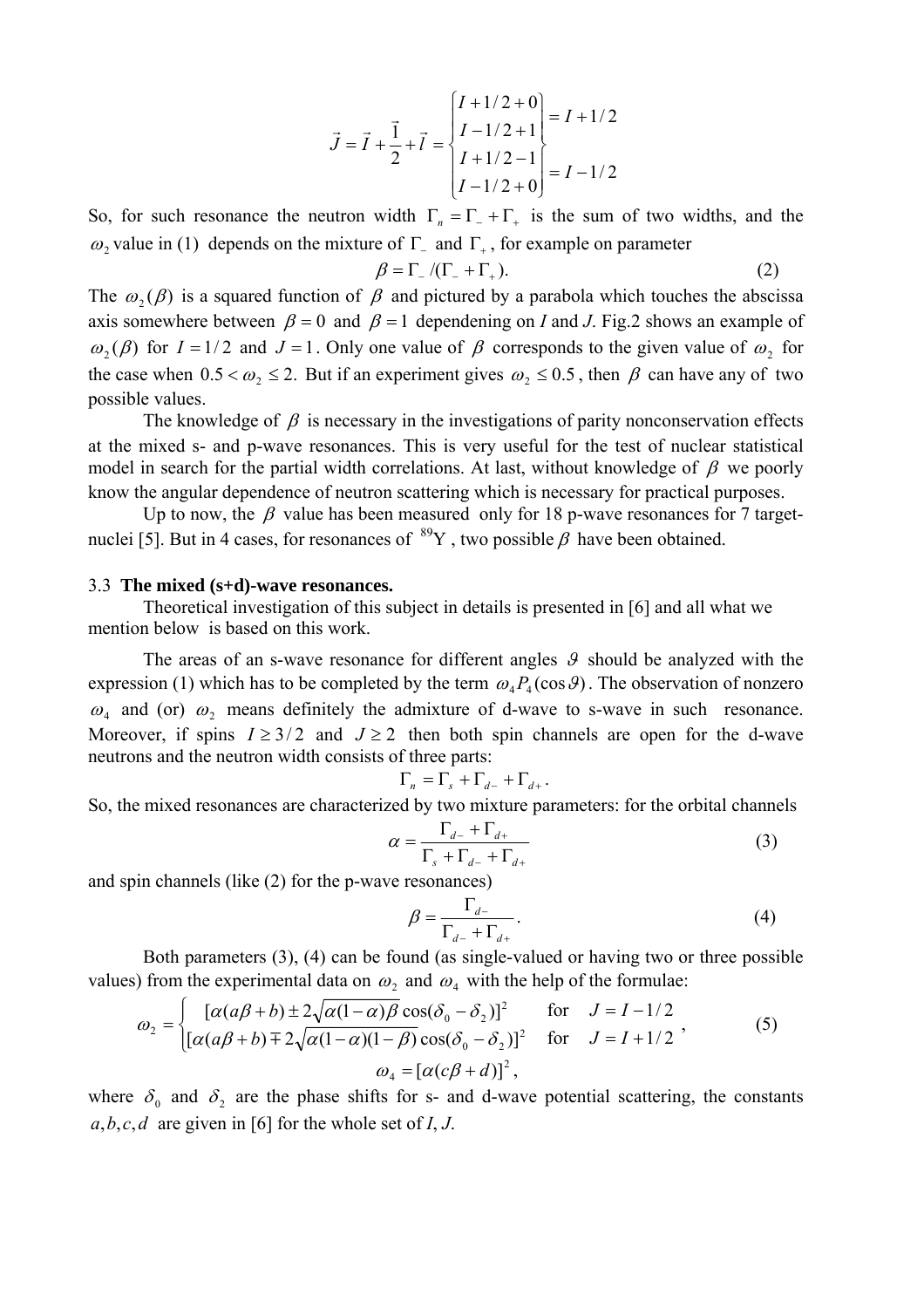

Fig.2. Dependence of *β* on *ω*2 for *I*=1/2, *J*=1.

 Fig.3. Scattering anisotropy at resonances for nuclei with *I*=1/2. Numbers near lines – values  $\cos(\delta_0-\delta_2)$ . Solid lines – for equal signs of amplitudes, dashed lines – for different ones.

Two expressions (5) allow to get the unique information for neutron spectroscopy about the relative signs of partial width amplitudes  $\gamma_i = \pm \sqrt{\Gamma_i}$  for the pair  $\Gamma_s$  and  $\Gamma_{d-}$  or  $\Gamma_s$  and  $\Gamma_{d+}$ . The upper signs in (5) correspond to the same signs and the under – to opposite ones.

The simplest example in the case of a nucleus with  $I = 1/2$ ,  $J = 1$  is shown in Fig.3. Such a resonance has  $\omega_4 = 0$  and no spin channels mixture. The solid curves correspond to the same amplitude signs and the dashed ones – to the opposite signs. The numbers 0.5 and 1 at curves are the values of  $cos(\delta_0 - \delta_2)$ . It is obvious that if an experiment gives  $\omega_2 > 0.5$  then  $\sqrt{\Gamma_s \cdot \Gamma_d}$  < 0 and there are two possible quantities for  $\alpha$ . If  $\omega_2$  < 0.5 then the  $\sqrt{\Gamma_s \cdot \Gamma_d}$  sign is uncertain and  $\alpha$  can have any of two or even three values.

The mixed (s+d)-wave resonances are not rare at the neutron energies  $E \sim 1$  MeV or higher. About 20 such resonances are known at  $E \sim 180 - 600$  keV (see references in [6]). Due to the centrifugal barrier, the observation of such a resonance at  $E \sim 10 - 100$  keV is improbable and would be an interesting uninvestigated nonstatistical effect in a compoundnucleus.

### **3.4 The thermal motion effect on resonance scattering.**

As it is known (see for example [7]), the neutron cross section at energies  $\sim eV$  and lower are formed with participation of the thermal motion of atoms in the sample. This exhibits in the well-known Doppler broadening of the neutron resonances. Moreover, there are some considerations [8] that the thermal motion in substance can influence on the angular dependence of neutron scattering in a resonance. This effect was never observed and never calculated yet. Thus, the isotropic in the center-of-mass system scattering in an s-wave resonance can become nonisotropic. Then its parameters  $\omega_1$  and  $\omega_2$  in (1) in the laboratory system will differ from  $2/A$  and  $1/A<sup>2</sup>$  (*A* is mass number), which they are at the isotropy in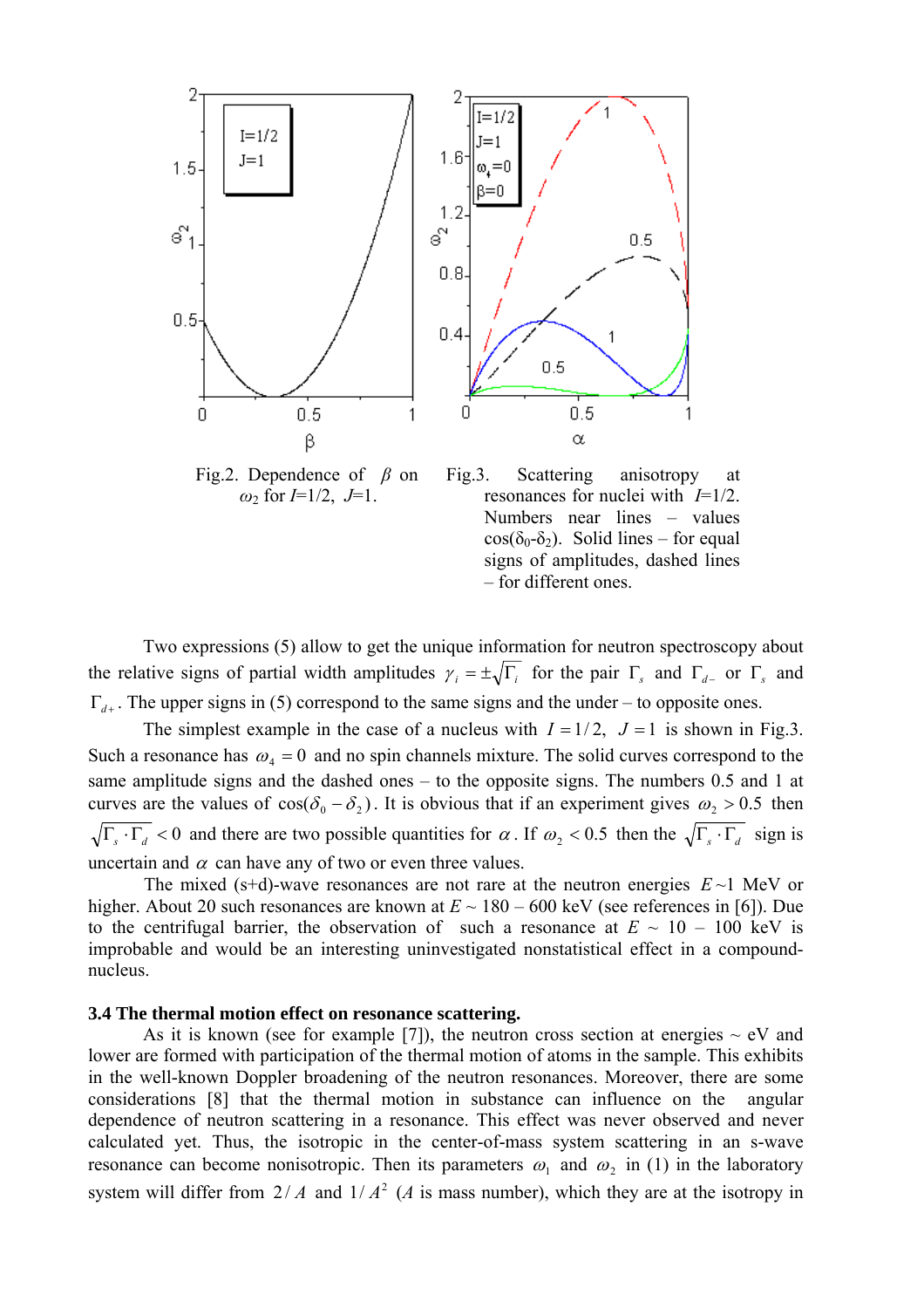the center-of-mass system. The experiments should be carried out with the pure s-wave resonances at eV energies.

### **References.**

- 1. Б.И.Воронов, Т.Л.Еник, В.А.Ермаков, В.И.Константинов, Е.И.Литвиненко, Л.В.Мицына, Г.С.Самосват, А.А.Смирнов, В.А.Трепалин, Р.В.Харьюзов. Сообщение ОИЯИ Р13-97-36, Дубна, 1997.
- 2. Т.Л.Еник, Л.В.Мицына, Г.С.Самосват, А.А.Смирнов, Р.В.Харьюзов. Сообщение ОИЯИ Р13-97-372, Дубна, 1997.
- 3. T.L.Enik, R.V.Kharjuzov, L.V.Mitsyna, G.S.Samosvat. Nucl. Instr. Meth. A, **440**(2002),777.
- 4. Ю.А.Александров, Г.С.Самосват. В кн.: VI Международная школа по нейтронной физике, ОИЯИ D3, 14-91-154, Дубна, 1991, т.1,187.
- 5. Г.С.Самосват. ЭЧАЯ, **26**(1995), в.6,1567.
- 6. Л.В.Мицына, Г.С.Самосват. Сообщение ОИЯИ Р3-90-234, Дубна, 1990.
- 7. С.Б.Шихов, В.Б.Троянский. Теория ядерных реакторов, Энергоатомиздат, Москва, 1983.
- 8. А.А.Лукьянов. Частное сообщение.

# **4. Search for possible long-range van der Waals interaction between neutron and neucleus**

A possibility of the existence of a long-range component in the strong interaction between hadrons was discussed previously using different approaches. Some theoretical aspects of strong long-range interaction between hadrons were analyzed by many authors (see for example the review [1] and references therein) without any final firm conclusion about existence and strength of these forces. It was concluded that existence of such forces is not impossible, the most plausible mechanism for generating long-range strong potential is multi-gluon exchange.

Experimental situation concerning strong long-range forces between hadrons was also discussed in [1]. It turned out that if to parametrize these potentials in the form  $U(r) = c(1 fm/r)^n$  the most stringent restriction followed from the measurements of radiative transitions in anti-protonic atoms:  $c \le 100$  MeV (n=6), and  $\le 600$  MeV (n=7). Similar bounds on the value of these potentials follow from transitions in pionic atoms. Other experiments (Cavendish or Eötvös-type experiments, hyperfine structure of molecular hydrogen) give much weaker bounds on long-range potentials with  $n=6$  or 7.

Irrespective of theoretical predictions which are very indeterminate, the bounds on the magnitude of this interaction may be obtained from experiments involving a variety of techniques.

If such interaction really exists some signals of it could be found in neutron-nuclei interaction. Possible hint on existence of strong long-range neutron-nucleus interaction comes from experiments on the search for neutron polarizability. In a series of experiments and careful optical model calculations, the authors of [2] showed that the great variety of data on neutron scattering in MeV energy range (total cross sections, angular distributions and especially small angle scattering) have better description (in the sense of  $\chi^2$  value) if, in addition to the short-range Woods-Saxon potential of general form and the Schwinger interaction, the neutron electric polarizability term with the factor as large as  $\alpha_n \approx (1 - 2) \cdot 10^{-1}$  fm<sup>3</sup> is included into the potential of neutron-nucleus interaction. This value of the neutron electric polarizability is two orders of magnitude higher than the value expected from reasonable calculations and the several measurements by different groups in keV neutron energy range. It might be possible, as was proposed in [3], that some other potential of the  $-r^{-n}$  type with n>4, for example with n=6 (Van der Waals), or n=7 (Casimir-Polder) influences neutron scattering in the MeV energy range.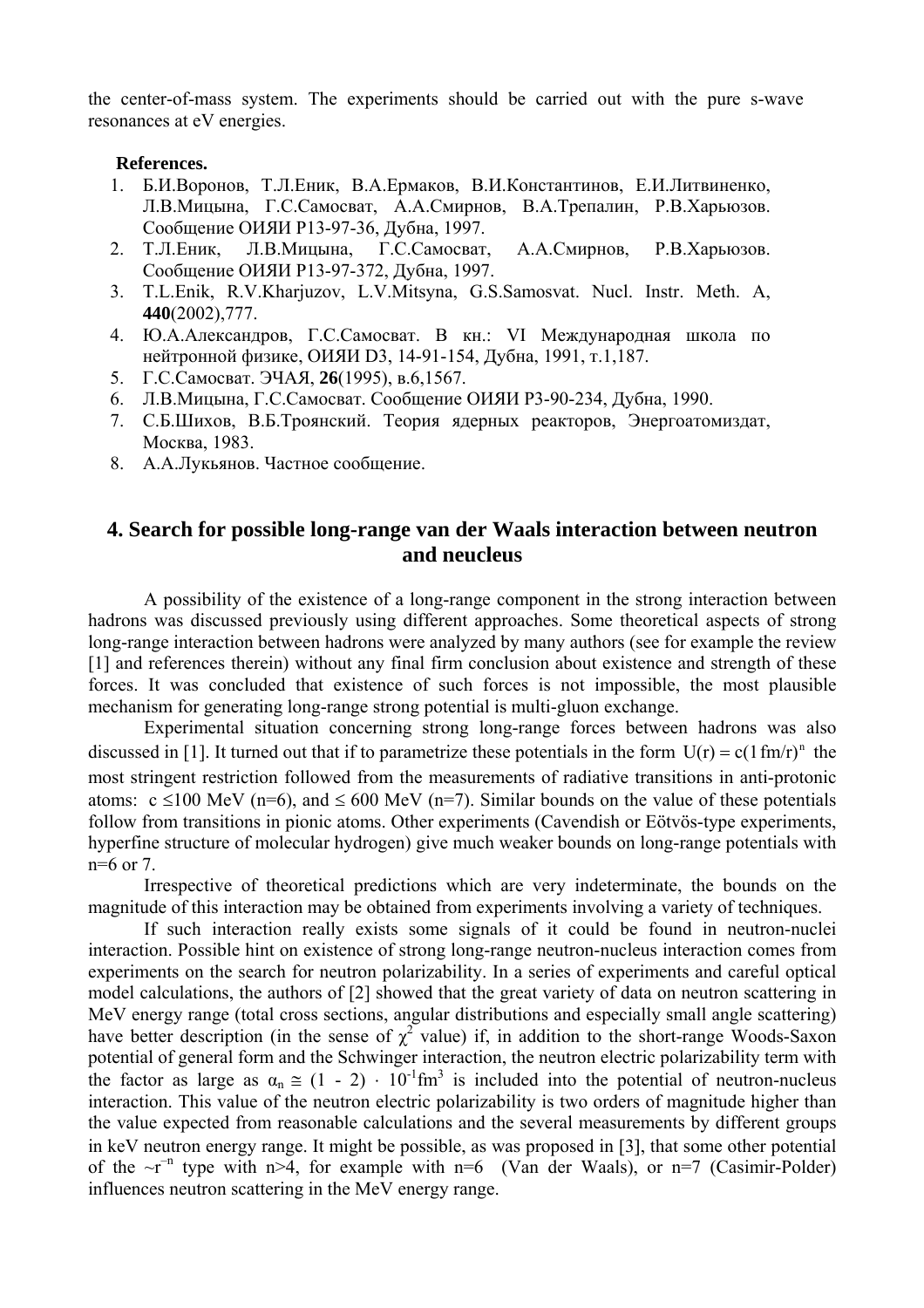The scattering amplitudes in the first Born approximation for n=4-7 generally behave similarly in the range  $x=qR \leq 5$  (q is wave vector transfer at scattering, R is nuclear radius) where the amplitudes are not small, differing only by the factor which does not change significantly. The same is true for the several first Born scattering phases for these potentials in MeV neutron energy range. It means that it is possible that large potential of the  $r^{-4}$  type inferred from fast neutron scattering [2] may be in fact the potential  $r^{-n}$  with n=6 or n=7 but of correspondingly larger magnitude at r=R.

The optical model calculations of differential cross sections of neutron scattering on heavy nuclei in the energy range 0.5-10 MeV [4] demonstrated that the effects of additional long-range potentials with  $n=4-7$  on neutron cross sections are very close if to fit appropriately the value  $U_R$  of the potentials at nuclear boundary. For example the value  $U_R \approx 200$  keV for the neutron polarizability potential inferred from experiments [2] must be changed to  $U_R \approx 300$  keV for the long-range potential with  $n=6$  to achieve close similarity of their effects on cross sections with difference in the limits of several per cent.

Experiments on neutron-nuclei scattering in thermal energy range (as well as neutron optics experiments) are very insensitive to these potentials. With  $U_R$ =300 keV and neutron energy  $E_n$ =100 meV it follows from above expression that the contribution of the term  $x^3$ , specific for van der Waals potential, is  $\approx 10^{-10}$  of the neutron-nucleus amplitude.

Better confirmation or more strict constraints for the existence of strong long-range neutronnucleus interaction requires detailed computations with the most flexible nuclear optical potential and inclusion of long-range potentials of the  $r^{-n}$  type with different n. This complicated procedure must establish what kind of a long-range potential is able to satisfy better the description of the whole set of data on fast neutron-nucleus scattering.

Besides this approach used in [2] to infer the long-range contribution to neutron-nucleus interaction, two ways are possible to determine the long-range potential explicitly using the characteristic k dependence of the scattering amplitude described above. Both follow from the long search for the electric polarizability of the neutron. One way is the very precise measurement of angular distribution, the second one - the measurement with millibarn precision of total cross sections of neutron scattering by different (light and heavy) nuclei in the energy range up to several hundred keV. No such data are available now.

We propose to perform careful precision (2-5 mb) measurements of total neutron cross section for several light and heavy nuclei  $(C, O, {}^{208}Pb)$  in the neutron energy range 1-100 keV. The parameters of the IREN neutron source are appropriate for this task as follows from previous measurements of the neutron total cross sections at the IBR-30 comlex [5].

In view of importance of this question for the theory of strong interaction it is worthwhile persuing it, as well as finding more crucial experiments for distinguishing strong long-range component in nucleon-nucleon and nucleon-nucleus interaction.

### **References**

- [1] G. Feinberg and J. Sucher, Phys. Rev., D20 (1979) 1717.
- [2] G.V. Anikin and I.I. Kotukhov, Jad. Fiz., 12, 1121 (1970); G.V. Anikin and I.I. Kotukhov, Jad. Fiz., 14, 269 (1971); G.V. Anikin and I.I. Kotukhov, Atomnaja Energija., 60, 51 (1986); G.V. Anikin and I.I. Kotukhov, Atomnaja Energija., 60, 54 (1986); G.V. Anikin and I.I. Kotukhov, Proc of the Ist Intern. Conf. on Neutron Physics, Kiev, 14-18 Sept. 1987, Vol.2, p.139; G.V. Anikin and I.I. Kotukhov, Jad. Fiz., 49, 101 (1989); I.I. Kotukhov, Dissertation , Fiziko-Enegeticheskii Institute , Obninsk, 1990, (in Russian, unpublished).
- [3] Yu.N. Pokotilovski, JINR Preprint E4-99-135, Dubna, 1999; Proc. of the VII Intern. Seminar on Interaction of Neutrons with Nuclei, Dubna, May 25-28, 1999, p.308.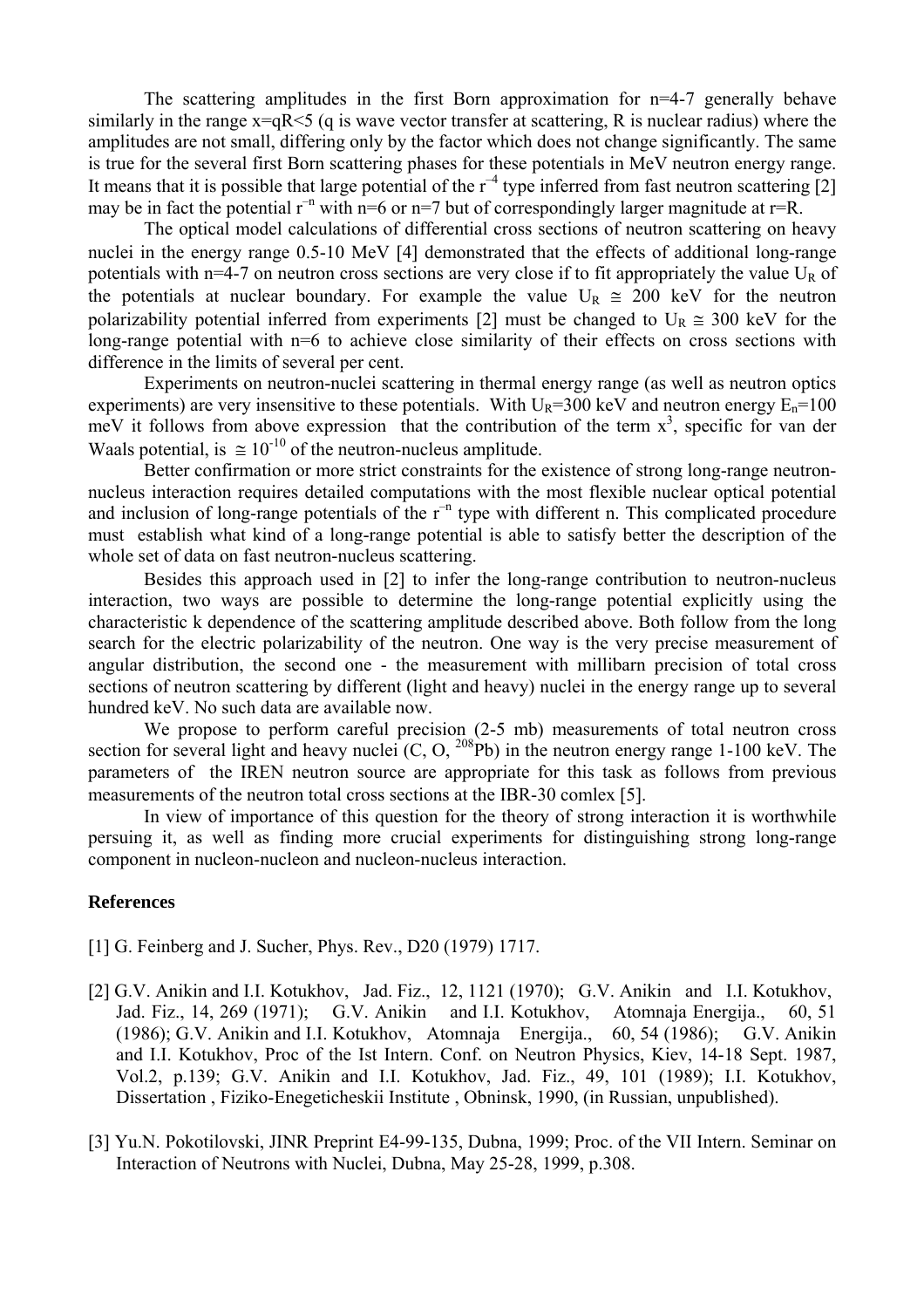[4] S.V. Konnova, V.V. Lyuboshits, and Yu.N. Pokotilovski, Proc. of the VII Intern. Seminar on Interaction of Neutrons with Nuclei, Dubna, May 25-28, 1999, p.325.

[5] T.L.Enik et al, Jad. Fiz., 66, 59 (2003).

### **5. Study of quantum features of fission by resonance neutrons**

Study of nuclear fission induced by slow neutrons from its discovery provides a lot of essential information on properties and nature of this phenomenon. In spite of long history of such research up to now neutrons remain very fruitful tool to investigate deeper basic properties of nuclear fission.

Special role belongs to resonance neutrons which allows one to study fission proceeding via distinct highly exited states of fissioning nucleus ( compound-states or neutron resonances). For many case spin J and parity  $\pi$  of such states could be established so it became possible to study this process in very clear conditions. High resolution of TOF neutron spectrometers permits to investigate typical quantum effects such as interference in the total and differential cross-sections of (n,f)-reaction. These effects are very sensitive to shape symmetry of fissile nucleus at scission or more general to properties of wave function of fissioning nucleus on its "way" in deformation "space". A discovery of interference effects in the total (n,f) fission cross-section lead A. Bohr to his concept of transition states which could play role of effective fission channels characterized by fixed values  $J\pi K$  where K denotes the projection of spin onto the deformation axis of the fissioning nucleus. Recently the conception of transition states was generalized (Barabanov-Furman) to describe the fissioning nucleus on the whole way from the entrance "fission channel" at deformation close to the ground state one  $(\beta_0)$  up to scission where the system has very large deformation  $(\sim 3\beta_0)$ .

If, as in case of the IREN source, high neutron energy resolution is combined with high intensity it becomes possible to study the influence of nuclear shell effects on the formation of fission barriers and clustering of prescission configurations. These phenomena, so called fission modes, extensively investigated during last decade provide in principle very important information on shell structure of nuclei at very large deformations. Indeed wide and rather peculiar mass distribution of fission products realizes some kind of scanning of the genealogical expansion of fissioning nucleus wave function at scission. In these terms distinct fission modes correspond to distinct prescission shell configurations that are separated at so called bifurcation points of trajectories in many dimensional deformation space. Some trajectories lead to symmetric fission modes, other give rise to asymmetric fission modes. For different modes second fission barriers could be different. In case of resonance neutron induced fission there is a unique possibility to study fission modes and respective fission barriers for fixed (and known) quantum numbers  $J\pi K$ . It is clear that in such situation one could study the interconnection between A. Bohr's fission channels and fission mode. To realize such program we have to study variation of mass&TKE distributions of fission products with neuron energy.

Besides that there exists another very attractive opportunity to study parity dependence of fission barriers as well as shape symmetry of fissioning nucleus at scission with aid of measuring of neutron energy dependence of interference effects in the differential (n,f) cross-sections. Series of experiments realized at IBR-30 before its final shut-down reveals that  $P_{even}$  and  $P_{odd}$  interference of s-wave and p-wave neutron induced fission could be measured with necessary accuracy. Analysis of these measurements provided unique information on characteristics of p-wave fission amplitudes inaccessible for other methods. But low energy resolution of IBR-30 n-TOF spectrometer does not allow to obtain large enough set of p-wave resonance parameters necessary for accurate determination of characteristics of respective fission barriers.

So future experiments at IREN neutron beams provide unique possibility to study various aspect of nuclear fission in very clear conditions. To realize such program it is necessary to improve essentially the DAQ systems as well as fission product detectors.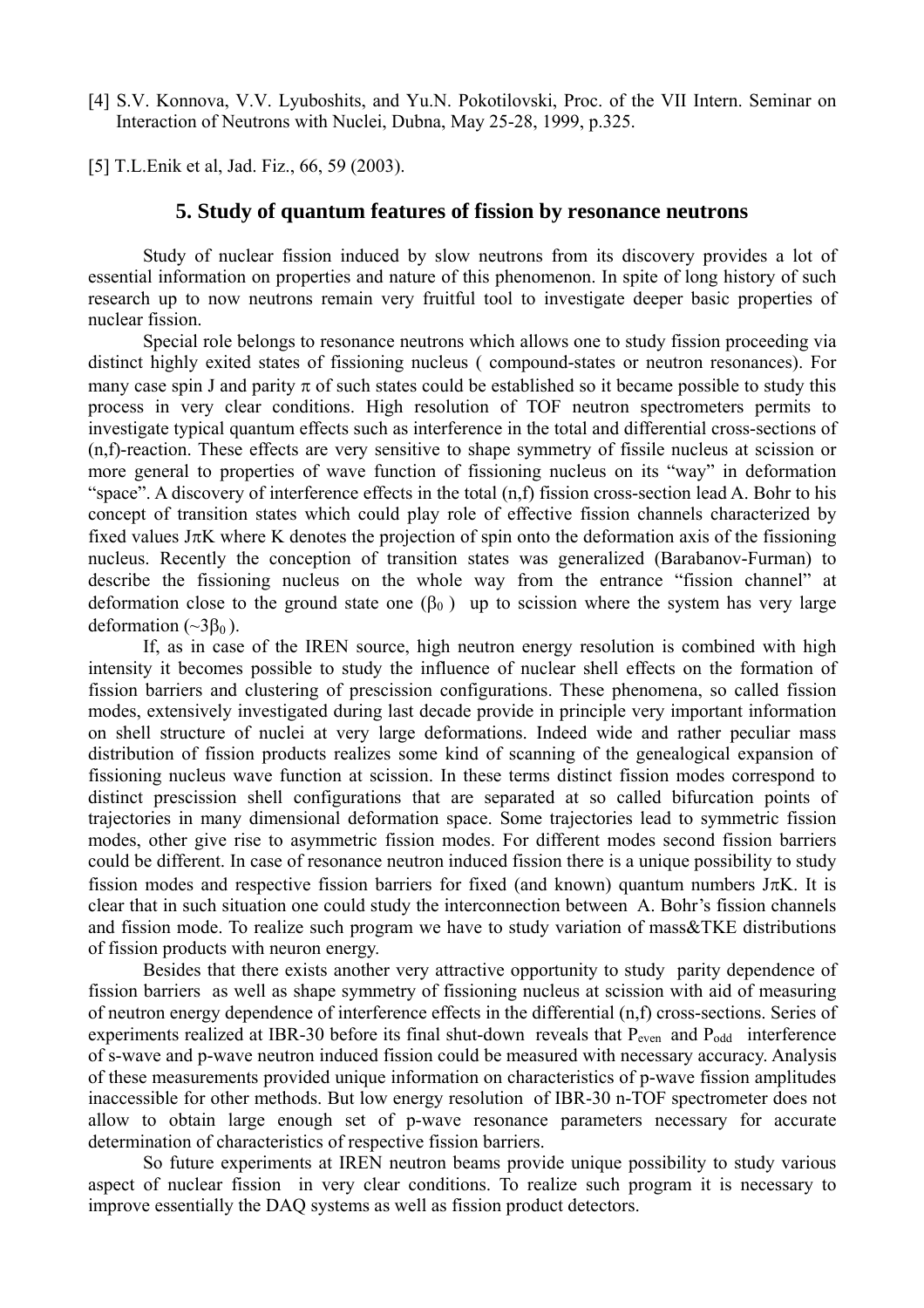# **6. Practical investigation of the transformation process of nuclear low-lying levels into the bohr's compound states**

Nuclear properties in the excitation interval up to the neutron binding energy  $B_n$  undergoes radical change: the simplest low-lying levels transform into the Bohr's compound states. According to a number of experimental and theoretical works, neutron resonance (compound state of a nucleus) has extremely complicated structure of wave function. On the other hand, structure of low-lying levels is very simple. It is of interest to understand the process of this transformation in the excitation energy interval from ≅5 to ≅10 MeV. Understanding of the process occurring in a nucleus and precise calculation of such important for practice parameters as cross-sections of neutron interactions with nuclei require detailed study of this processes in wide mass region and excitation energy interval. This process can be also interpreted as the transition of nuclear matter from "order" to "chaos". At present, the best possibility to know its details is experimental investigation of the two-step gamma-cascades proceeding between the neutron resonance  $(B_n)$  and group of low-lying levels (Ef, Eg...) through all available according to the nuclear selection rules intermediate levels (Ei). Fig. 1 demonstrates the idea of the method and gives an example of the results obtained for concrete nucleus.

The developed in FLNP method for analysis of these data provides information on nuclear properties almost over the whole excitation energy interval  $E_{ex} \cong B_n$ . The level density  $\rho(J^{\pi}, E_{ex})$  and mean partial radiative widths  $\langle \Gamma_{\lambda i}(E_y) \rangle$  of transitions to the states with the excitation energy  $E_i$ contain main information on the wave functions of the studied states. Therefore, the experiment should be aimed at obtaining the maximum complete, precise, and reliable data on  $\rho(J^{\pi}, E_{ex})$  and  $\Gamma_{\lambda i}$ in maximally wide interval of the excitation energy of any nucleus. Unique possibility for a simultaneous estimation of  $\rho$  and radiative strength functions k= $\langle \Gamma_{\lambda i} \rangle / (\Gamma_{\gamma}^3 \times A^{2/3} \times D_{\lambda})$  of dipole transitions was provided by the study of the cascade of two successive \gamma-transitions following thermal neutron capture. Using high efficient HPGe detectors one can measure intensity of the individual cascade connecting three states  $\lambda \rightarrow i \rightarrow f$  up to the energy  $E_i \approx 3-5$  MeV, as well as the total intensity of cascades

$$
I_{\gamma\gamma} = \sum_{J,\pi} \left(\Gamma_{\lambda i} / \langle \Gamma_{\lambda i} > m_{\lambda i}\right) \times n_{\lambda i} \times \left(\Gamma_{if} / \langle \Gamma_{if} > m_{if}\right)\right)
$$

in any energy interval E of cascade intermediate levels. The mean partial widths  $\langle \Gamma_{\lambda i} \rangle$ ,  $\langle \Gamma_{i} \rangle$ , the total numbers  $m_{\lambda_1} n_{\lambda_2}$  and  $m_{if}$  of levels excited by E1 and M1 transitions after the decay of the states  $\lambda$  and *i*, respectively, can be determined (as it was for the first time ascertained in Dubna) by means of this relation and from experimental values of the total radiative width of the compound state  $\Gamma_{\lambda}$ . It should be noted that any model ideas of  $\rho$  and k are not required in this method. For all experimental data obtained up to now, this provides narrow enough intervals of the most probable ρ and k for any (including fissile) nuclei. An example of such data for the most precise experiment is shown in Fig.2.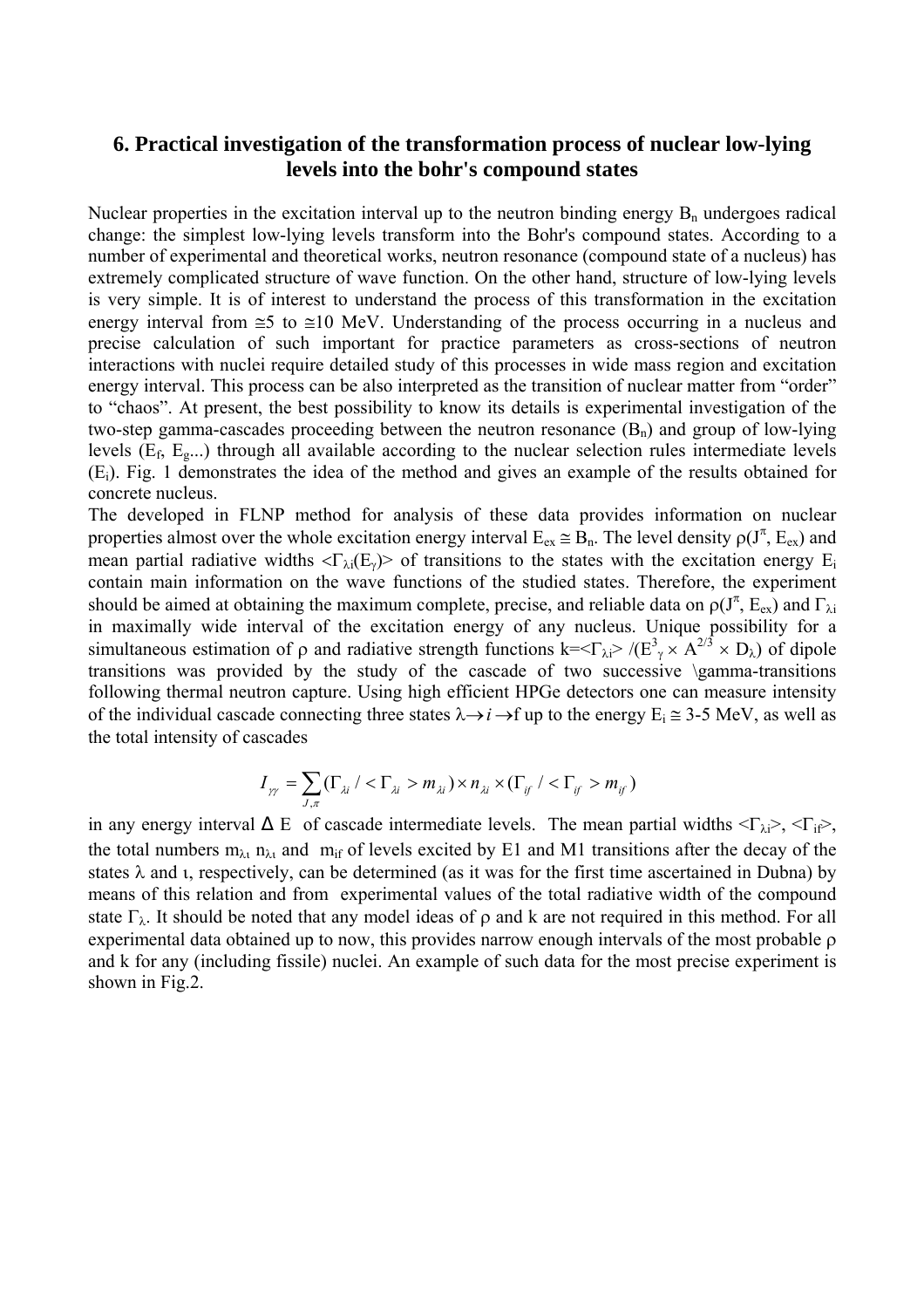

Fig.1. The part of the scheme of excited levels for  $^{185}$ W (left) and fragment of the sum coincidence spectrum obtained in the experiment (right).

For thermal neutron capture it was established for more than 40 nuclei from the region  $40 \le A \le$ 200 that the energy dependence of level density is not smooth. Like in Fig.1, level density in these nuclei in the excitation energy intervals from 1-2 to 3-4 MeV (in dependence on parity of nucleon number) is almost constant. At the higher excitation energy, the smallest discrepancy between the experimental and model values of ρ are observed for the generalized model of superfluid nucleus in the framework of the adiabatic approach.

There are numerous indications that this dependence is step-like at excitation energy above 2-3 MeV contrary to most of the existing theoretical approaches. Respectively, the phonon dipole radiative strength functions could not be consistently described by any modern theoretical models. As it is seen from Fig.2, main discrepancy between the experiment and different model variants of extrapolation of cross-section of reverse reaction  $(\gamma, n)$  in its sub-threshold energy region consists in difference of shape of dependence on the γ-quantum energy. The value of the discrepancy is lying out of limits of possibility of variations of model parameters.

The general, although clearly qualitative explanation of the observed discrepancy between the experimental and model calculated ρ and k values can be obtained from the fact of "non-statistical" behavior of spacing between intermediate levels of the most intense two-step gamma-cascades. For all nuclei under investigation quasi-equidistant "bands" of levels connected with most intense transitions were observed. Besides, in the first approach the values of the most probable equidistant period are proportional to the number of boson pairs in the unfilled nuclear shells. The hypothesis of vibrational nature of members of above mentioned ``bands" was proposed by authors of the experimental method described here.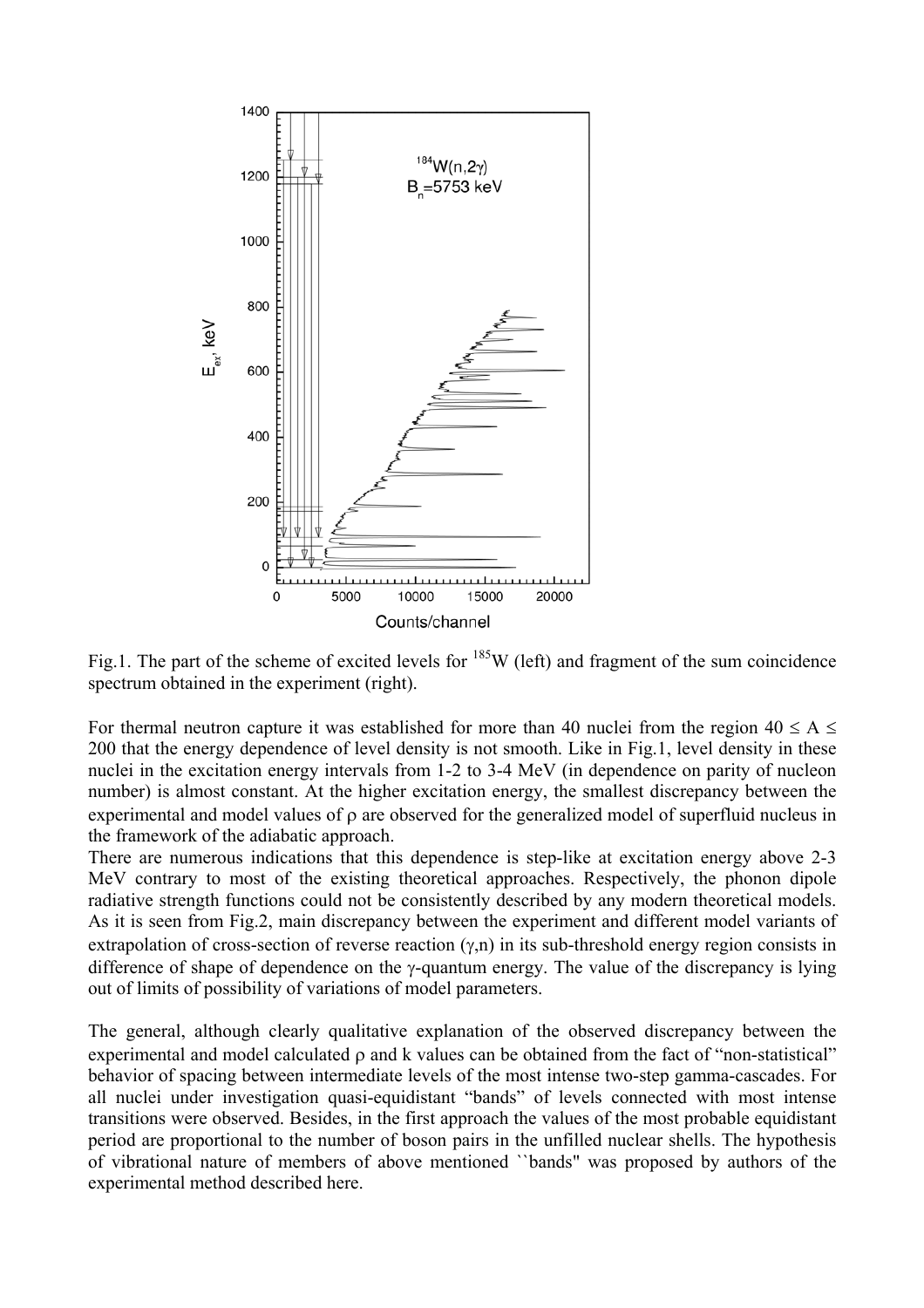

Fig. 2. Left panel: the number of levels of both parities with errors (circles with bars). The upper and lower curves represent predictions of the back-shifted Fermi-gas model and Generalized model of superfluid nucleus in adiabatic approach, respectively. Circles represent the observed number of intermediate levels of the resolved cascades. Right panel: the sum of the probable radiative strength functions of E1 and M1 transitions (with estimated errors). The upper and lower solid curves represent predictions of the Giant Electric Dipole resonance model with constant and depending on quantum energy and nuclear temperature width, respectively (in sum with the value k(M1)=const).

And just accounting for the co-existence and interaction of quasi-particle and vibrational types of excitations allows us to give a preliminary and probabilistic picture of the  $\gamma$ -decay process occurring in different nuclei in the excitation energy region up to  $\approx B_n$ .

(a) the properties of levels below  $\cong$  1 MeV in odd-odd and/or even-odd nuclei and below  $\cong$  2 MeV in even-even nuclei are mainly determined by quasi-particle and vibrational types of excitations;

(b) the structures of states below  $\approx$  3-4 MeV are under dominant influence of vibrational-type excitations (the energy of phonon equals several hundreds keV);

(c) re-distribution of the energy to vibrational excitations decreases the total energy of quasi-particle excitations and density of levels of corresponding type below \approx 3-4 MeV;

(d) above the excitation energy of about 3-4 MeV, deformed nuclei are characterized by sufficiently sharp transition to the states whose peculiarities are determined by inner (quasi-particle) excitations;

These results and following from them conclusions together with other results of extensive study of two-step cascade spectra for many heavy deformed nuclei make extremely important the repetition of this investigation for many compound-states of neutron resonances with known  $J_{\pi}$  and different  $\Gamma_n^0$  values in both stable and fissile target nuclei.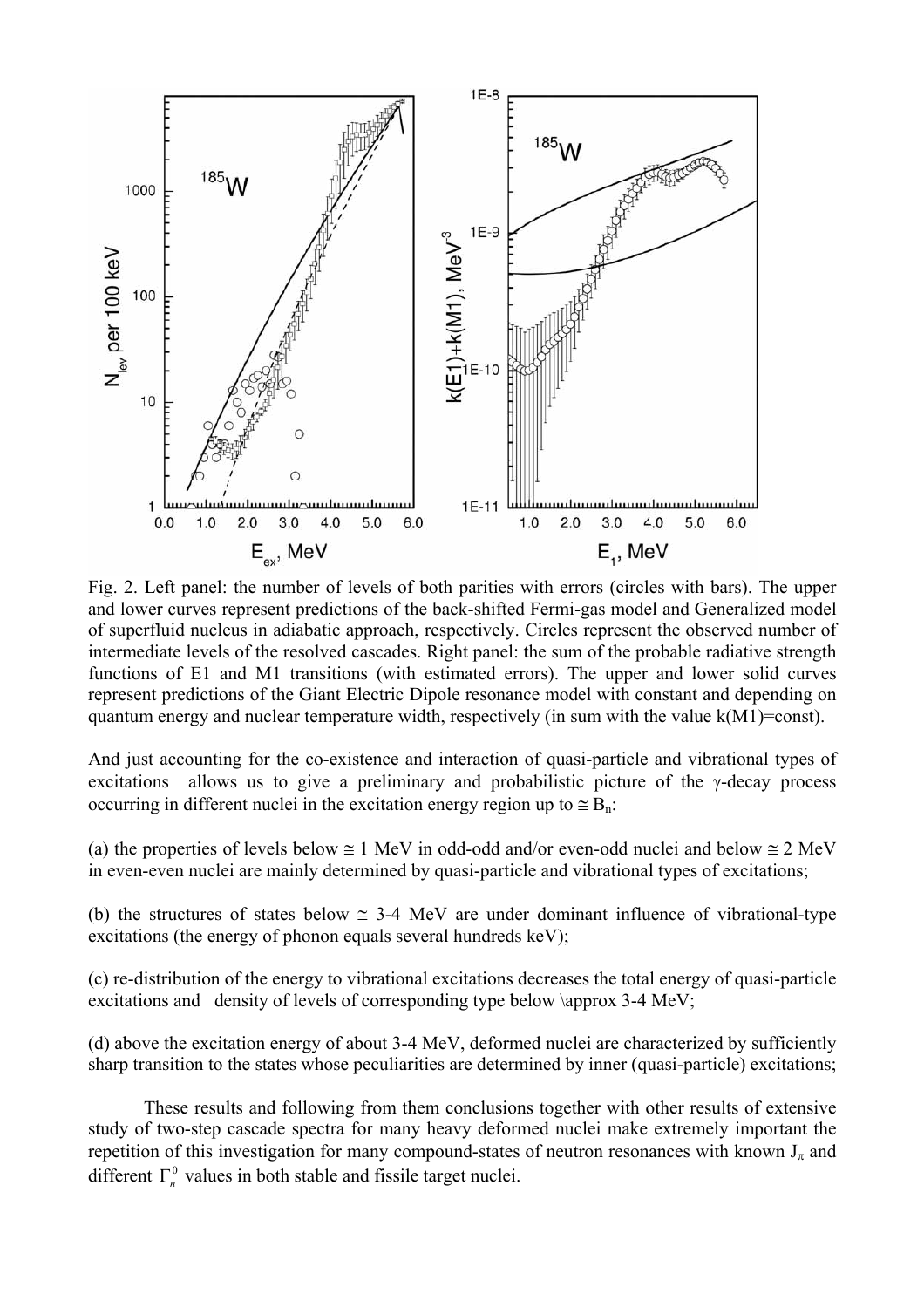Analysis of connection between the volume of the obtained information and parameters of the used spectrometers of  $\gamma - \gamma$  coincidences allows estimation of the efficiency of HPGe detectors that is necessary for successful solution of this task - it should be not less than 80-100%.

If indications for deviations from standard statistical model are confirmed for many compound states this will be very serious challenge for modern nuclear model and good basis for its improvement.

1. E. Vasilieva, A. Sukhovoj and V. Khitrov, \it Physics of Atomic Nuclei\ 64(2) 153 (2001).\\

2. W. Dilg, W. Schantl, H. Vonach and M. Uhl, \it Nucl. Phys $\Delta$  A217 269(1973). $\setminus$ 

3. A. Ignatyuk, Proc. of IAEA Consultants Meeting on the use of Nuclear

Theory and Neutron Nuclear Data Evaluation (Trieste, 1975) IAEA-190, Vol. 1, 211 (1976).\\

4. A. Ignatyuk, Report IAEA INDC-233(L), IAEA, Vienna.\\

5. E. Rastopchin, M. Svirin and G. Smirenkin, \it Yad. Fiz. 52, 1258 (1990).\\

6. J. Bardin, L. Cooper and J. Schriffer, \it Phys.Rev.  $108$  1175 (1957). $\aleph$ 

7. A. Sukhovoj and V. Khitrov, \it Izv. RAN, Ser. Fiz. 61(11) 2068 (1997).\\

# **7. Measurements of the (n,**α**) cross sections**

### **7.1. Introduction**

IREN will be one of the best neutron sources for astrophysics problems. We are most interested in measuring (n,p) and (n, $\alpha$ ) cross sections of interest to astrophysics. Initial results from our new program of  $(n, \cdot)$  experiments at IBR-30 FLNP JINR and ORELA (Oak Ridge, USA) are very encouraging and indicate that a sustained program of  $(n, \alpha)$  measurements should lead to a global improvement in -particle reaction rates for supernova and other explosive nucleosynthesis applications. New (n,) experiments at IREN will help to improve models for supernovae and massive stars, and in the interpretation of observations made with γ-ray telescopes and of isotopic anomalies found in some meteorites.

At the Frank Laboratory of Neutron Physics, JINR, we pioneered the measurement of the  $\alpha$ particle widths of neutron resonances for intermediate and heavy nuclides. The new experimental challenge is to measure these small cross sections across a broad enough energy range to be useful for astrophysics applications. Therefore, the new IREN measurements covering a wider neutron energy interval are very important. We intend to use the intense flux of epithermal ( $\approx 0.5$  eV to 100 keV) neutrons at the FLNP Neutron Source IREN to perform world-class experiments in nuclear astrophysics, and basic and applied nuclear physics.

### **7.2** *Nuclear Astrophysics*

Nuclear reactions involving neutrons play vital roles in many astrophysical scenarios. For example, virtually all elements heavier than iron were made in environments inside stars and supernovae where neutrons interactions dominate the nucleosynthesis. In addition, many of the most interesting new results from the latest generation of astronomical observatories, and from measurements of isotopic anomalies in meteorites, are providing views of the results of this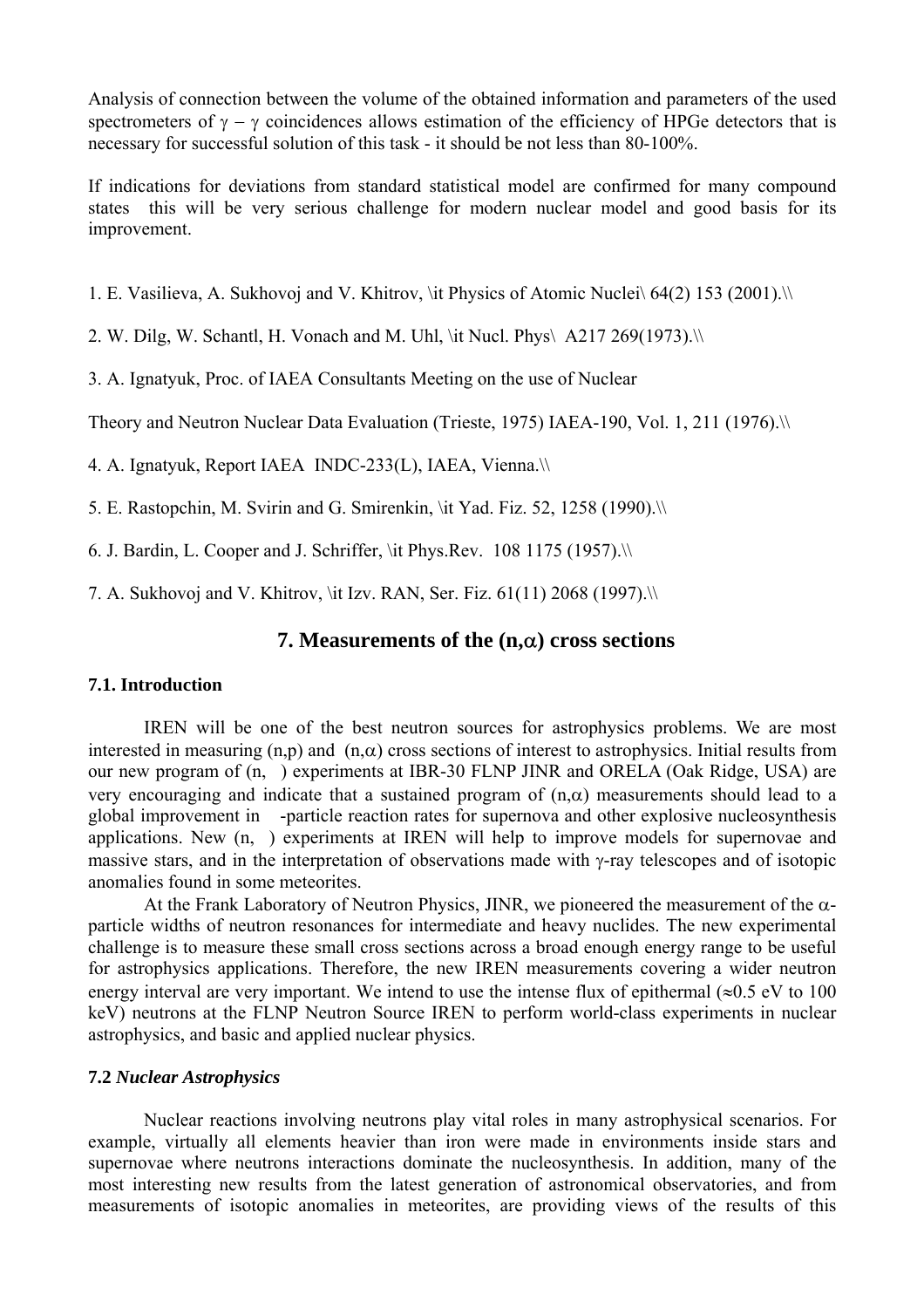nucleosynthesis with unprecedented detail and precision. Furthermore, more realistic models of stars and supernovae, made possible by recent advances in computers, are providing new insights into the inner workings of these objects, as well as contributing new insights into related topics such as galactic chemical evolution, and the formation and age of our solar system. However, further progress in these areas is hampered by the lack of accurate rates for the nuclear reactions governing the nucleosynthesis. These astrophysical reaction rates can be determined by measuring neutroninduced cross sections in the energy range between approximately 1 eV and 100 keV.

In some cases it is possible to identify a key reaction or two that need to be measured to elucidate a particular astronomical observable or to test a facet of an astrophysical model. However, in most cases, progress in nuclear astrophysics requires more global improvements in the nuclear data. For example, reaction rate measurements are urgently needed for radioactive isotopes and for stable isotopes of very low natural abundance, for low neutron energies, and for isotopes with small cross sections. Very few of these types of measurements have been made.



FIG. 1. Ratio of  $(n, \alpha)$  reaction rates at  $kT=30$  keV calculated with two different statistical models, versus mass number. Shown are ratios of rates calculated with the NON-SMOKER code [1] to those calculated by Holmes *et al.* [2] for the 30 nuclides that should be accessible to measurements.

An examination of the observed elemental abundances in the solar system, together with rudimentary nuclear physics considerations, reveals that there were three main processes responsible for the origin of the elements heavier than iron. Almost all these elements are thought to have been synthesized inside stars, supernovae, or other more exotic environments through a chain of neutron capture reactions followed by decays during the so-called slow neutron capture (or "*s*") and rapid neutron capture (or "*r*") processes. The *s* and *r* processes are each responsible for roughly half of the observed heavy element abundances. The remaining neutron-deficient isotopes that cannot be reached via neutron capture pathways are thought to have been formed in massive stars or during supornova explosions through the photodissociation, (or "*p*") process. Little is known about the details of the origin of the proton rich isotopes of the intermediate and heavy elements (the so-called *p* isotopes  ${}^{92}$ Mo,  ${}^{96}$ Ru,  ${}^{102,106,108}$ Pd…). In general, the *p* isotopes are thought to be produced during stellar explosions (in novae and/or supernovae), either through a series of photodisintegration reactions starting from seed material built up during previous nucleosynthesis processes, or through a chain of charged particle capture reactions on lighter elements. However, the detail of how and where the *p* nuclei are synthesized are very uncertain. A better understanding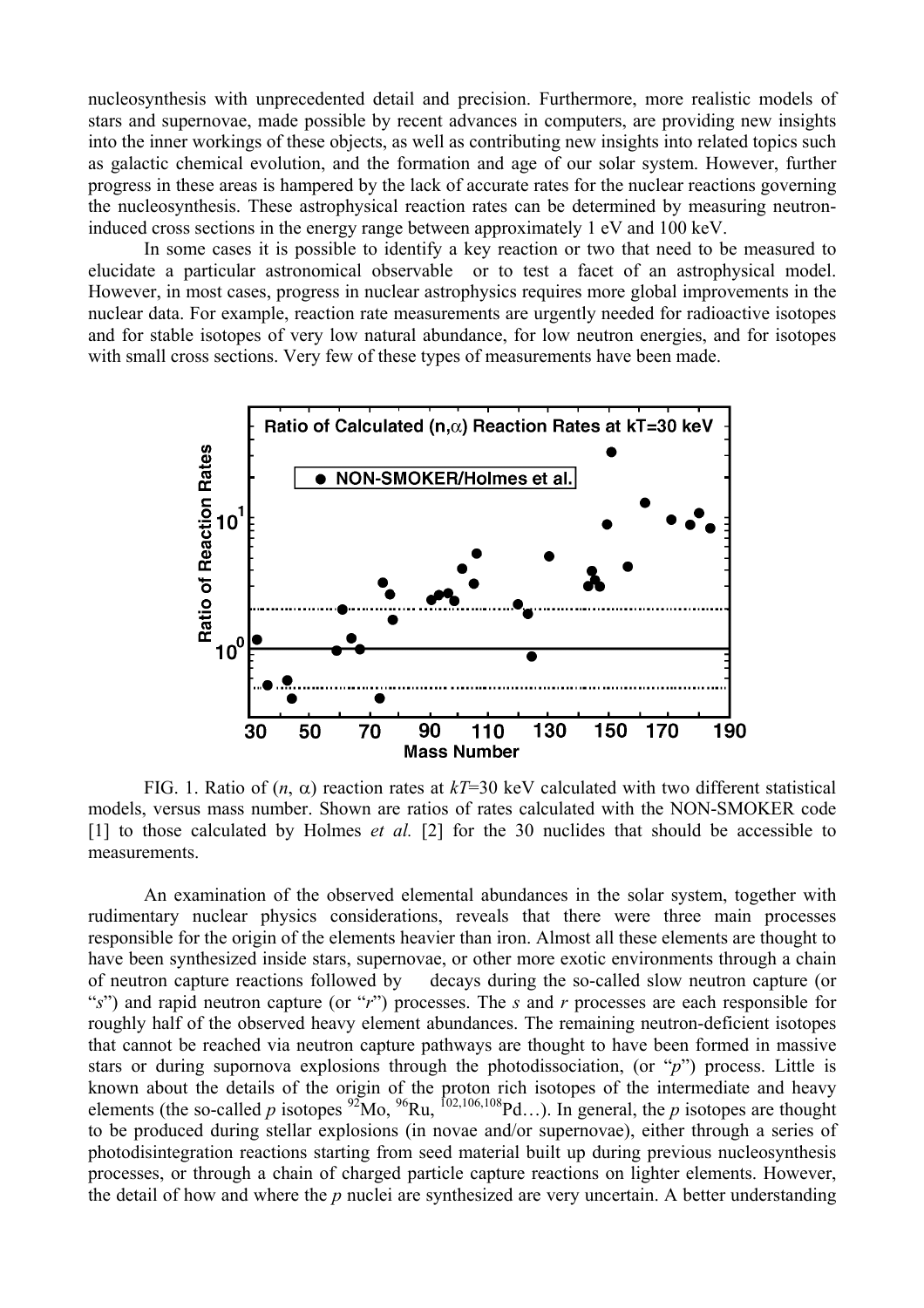of their origin should lead to better models of novae and supernovae explosions and would also impact related areas such as the origin of isotopic anomalies in meteorites and the formation of the solar system.



FIG. 2. Cross sections for the  $147Sm(n, \alpha)$  reaction. Shown are the measurements [3] (circles) and calculations by Holmes *et al.* [2] (diamonds), as well as calculations using the newer statistical model codes NON-SMOKER [1] (long-dashed curve), and MOST [4] (dotted curve). Note that the theoretical calculations of Refs. [1,2,4] have been normalized by the factors given in the legend.

A large part of the uncertainty regarding the origin of the *p* isotopes is due to the fact that most the rates for the nuclear reactions governing the nucleosynthesis flow which produced these nuclides are pootly constrained. In particular,  $(γ, α)$  and  $(ρ, α)$  reactions constitute some of the most important links in the nucleosynthesis chain thought to be responsible for their origin. However, it is very unlikely that the rates for these reactions will be determined by direct experiments and they are also currently very poorly constrained by theory (because of our poor knowledge of the  $\alpha$ nucleus optical potential, which forms a crucial part of the nuclear statistical model used to calculate these rates).

The uncertainties in the ( $\gamma$ , $\alpha$ ) and ( $p$ , $\alpha$ ) reactions rates could be reduced considerably by making a series of  $(n, \alpha)$  measurement at IREN. We have compared calculated cross sections from the updated, state-of-the-art statistical model code "Non-Smoker" [1] to previous calculations [2]. The result, shown in fig.1 reveal a systematic difference between the new and older calculations. This comparison between calculated cross sections indicates that  $(n, \alpha)$  measurement will be sensitive to the poorly constrained  $\alpha$ -nucleus optical potential, hence, to reduce the uncertainties in explosive nucleosynthesis calculations.

The <sup>147</sup>Sm(*n*,  $\alpha$ ) experimental cross section data [3] are shown in fig.2.

Both  $(n, \cdot)$  and  $(n, \cdot)$  measurements are needed. Only a very few  $(n, \cdot)$  measurements have been made, and they indicate that the reaction rates used in *p* process models are in error by large factors; hence, there is much room for improvement. So far, none of these reaction rates have been measured across the range of temperatures needed by the models. It should be possible at the IREN to measure many important samples. The large flux at the IREN should make possible for the first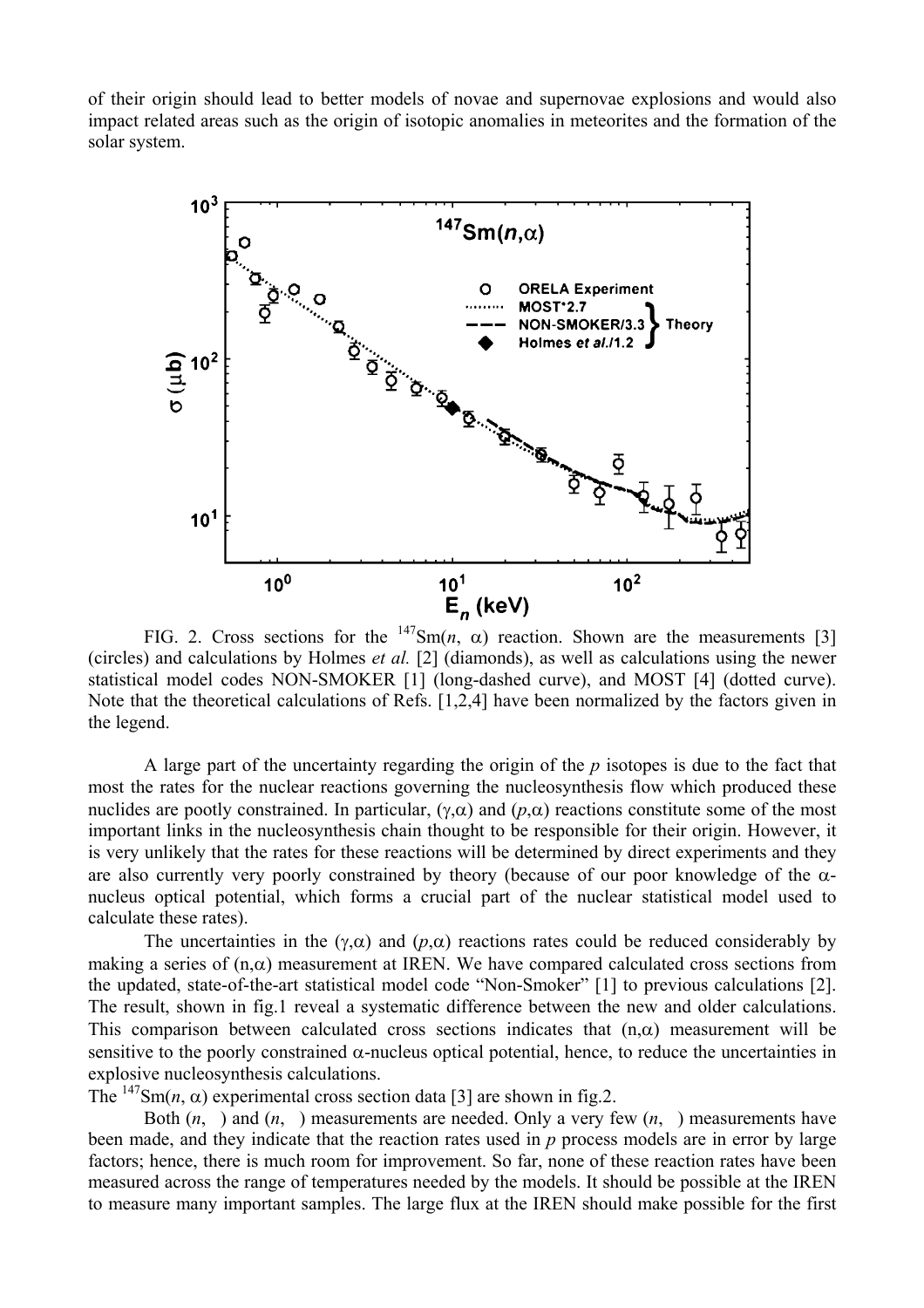time (*n*,) measurements on many radioisotopes of interest to the *r* and *p* processes. Also, there are a few radioisotopes of lighter elements for which (*n*,*p*) and/or (*n*,) reaction rates are needed.

### **7.3 Nuclear Physics**

Research in basic nuclear physics will concentrate on measurements of the violations of fundamental symmetries and related topics. Pioneering work in these areas has been carried out by groups working at the IBR-30 FLNP. The substantial boost in flux at the IREN compared to this facility will make possible the next generation of experiments in these areas.

According to modern theoretical conceptions (see [5] and references therein) the N. Bohr's compound state of nucleus may be viewed as a typical representative model of the quantum chaos. If it is so, the neutron spectroscopy must be a powerful tool for the investigation of the main properties of the quantum chaos. It is well known, the description of the neutron resonances by the pure statistics theory ("black" nucleus theory) is not correct.



Fig.3. Dependences on atomic weight, A of the s-wave strength functions,  $S_0$  (points) and of the distances between single particle shell position,  $E_{sp}$  and  $B_n$  values (curves).

The neutron strength functions  $S_0$  are not constant, as they must be according to the black nucleus theory  $(S_0=10^{-4})$ , but the variations of  $S_0$  values from one nucleus to another are very well reproduced by the optic (semitransparent) model of nucleus. This model takes into account the essential single-particle component contribution to the neutron resonances wave function. Good correlation of the  $S_0$  values and the proximity of the single-particle shell position to the neutron binding energy  $B_n$  of the nucleus for all atomic nucleus weights is illustrated by Fig.3. At the same time the quantum chaos may be distorted not only by the single-particle component contribution but by the many quasi-particle component contribution too. But this contribution practically has not been investigated experimentally up to now. The main cause of this situation is that the usually investigated neutron reactions did not directly depend on the many quasi-particle wave function components. The only type of an experiment, which must be productive is the  $(n, \alpha)$  reaction investigations with resonance neutrons. Unfortunately the cross sections of this reaction are very small according to the small Coulomb barrier penetrability for  $\alpha$ -particle.

The main experimental results in the  $(n, \alpha)$  reaction investigation were obtained on the high intensity neutron spectrometers - pulsed reactor IBR-30 and ORELA (ORNL, Oak Ridge) for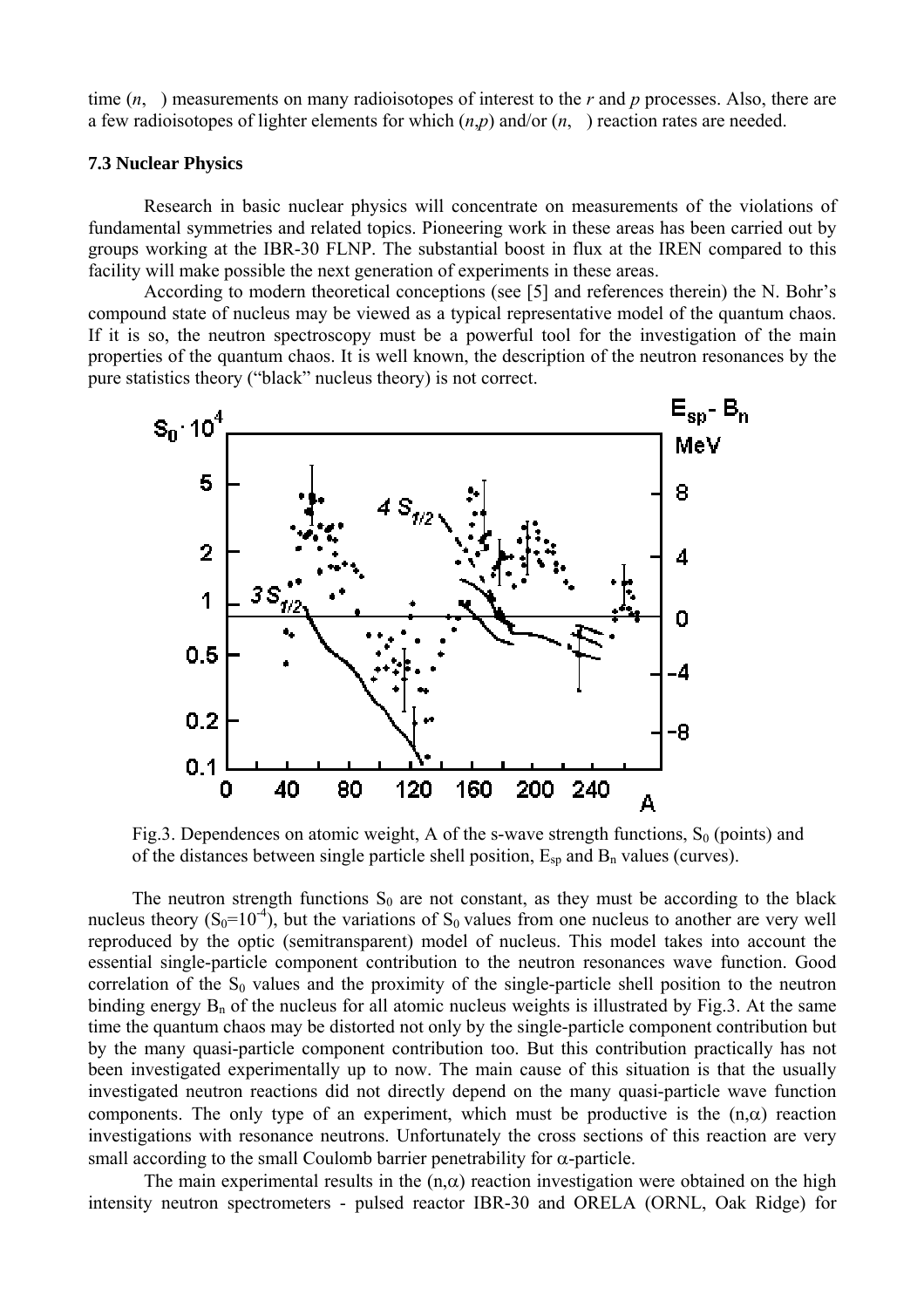middle and heavy nuclei [6,7], and on the GELINA-spectrometer of neutrons [8] and Los-Alamos proton LINAC [9] for light nuclei. Unfortunately, the poor neutron energy resolution of Dubna spectrometer, the lack of fast  $\alpha$ -particle detectors with a big area sample in Geel and the lack of long flight paths in Los Alamos gave no possibility to investigate many dozens of the neutron resonances for an individual nucleus and to make statistical analysis of the α-particle strength functions  $S_{\alpha}$ .

Nevertheless the analysis of the experimental data for  $147$  Sm resonances [11], is giving the evidence for a possible energy dependence of the S<sub>α</sub> values for energy bins 200-500 eV ( $\sim$  20-50 resonances). This result presented by Fig.4. is contradicted to the statistics theory. On increasing of S<sub>α</sub> values indicate and last measurement of this reaction in ORNL [12].  $\chi^2$ =2.1 for S<sub>α</sub>= const and  $\chi^2$ =1.2 for S<sub>α</sub>~E<sub>n</sub> for neutron energy interval up to 700 eV. For more extensive interval (up to several tens of keV) this non-statistical effect may be investigated on IREN facility by measurement of average over resonances cross section of  $(n, \alpha)$  reaction. And maybe it will confirm that the many quasi-particle component of the wave function is influence on the neutron cross sections. According to the calculation in the framework of quasi-particle phonon model by V.G. Soloviev's group, the distance between the four quasi-particle "shells" for this atomic weight region is about several keV (fig.4).

For many light and near magyc nuclei, where the distances between resonances are large, a noticeable contribution can also came from interresonance cross sections that are poorly measured by TOF technique in many cases. In same times interresonance effects can substantially change the picture. As an example for the possible important role of interresonance interference effects,we cite the following case. Measuring the thermal cross section of the  $(n, \alpha_1)$  reaction on <sup>145</sup>Nd and <sup>67</sup>Zn, Ashgar and Emsallem [13] very well coincide with value calculated from the parameters of individual resonances [14], whereas for the  $(n, \alpha_0)$  reaction the measured cross section [13] appeared an order of magnitude less than that calculated by the parameters of [14]. The analysis of the situation [15] suggests that the reason for the discrepancy of the results could be a specific interresonance interference. The nature of this specific effect (how much resonances take part in this effect, for example) may be investigated on IREN facility.

Very surprised preliminary results were demonstrated in [15]. According to fig. 5 [16] the average value  $\langle \Gamma_{\alpha}(J^{\pi}=3\vec{a}) \rangle$  is twice smaller then value  $\langle \Gamma_{\alpha}(J^{\pi}=4\vec{a}) \rangle$  for E<sub>n</sub>>300 eV although according to theory this relation must by reverse so long as  $\alpha$ -trasitions for resonances  $J^{\pi}=4^-$  to the ground state  $J^{\pi}=0^+$  are forbidden by parity conservation whereas for resonances  $J^{\pi}=3^-$  are not, and must be  $5 - 10$  times larger as it is for  $E_n < 300$  eV according to fig.5 [16] and old Dubna experiment [6]. This result may be caused by mistake in resonance spin identification, used by authors [16]. Measurements of α-particle spectra in resonances, planed on IREN, may give the real explanation of this problem.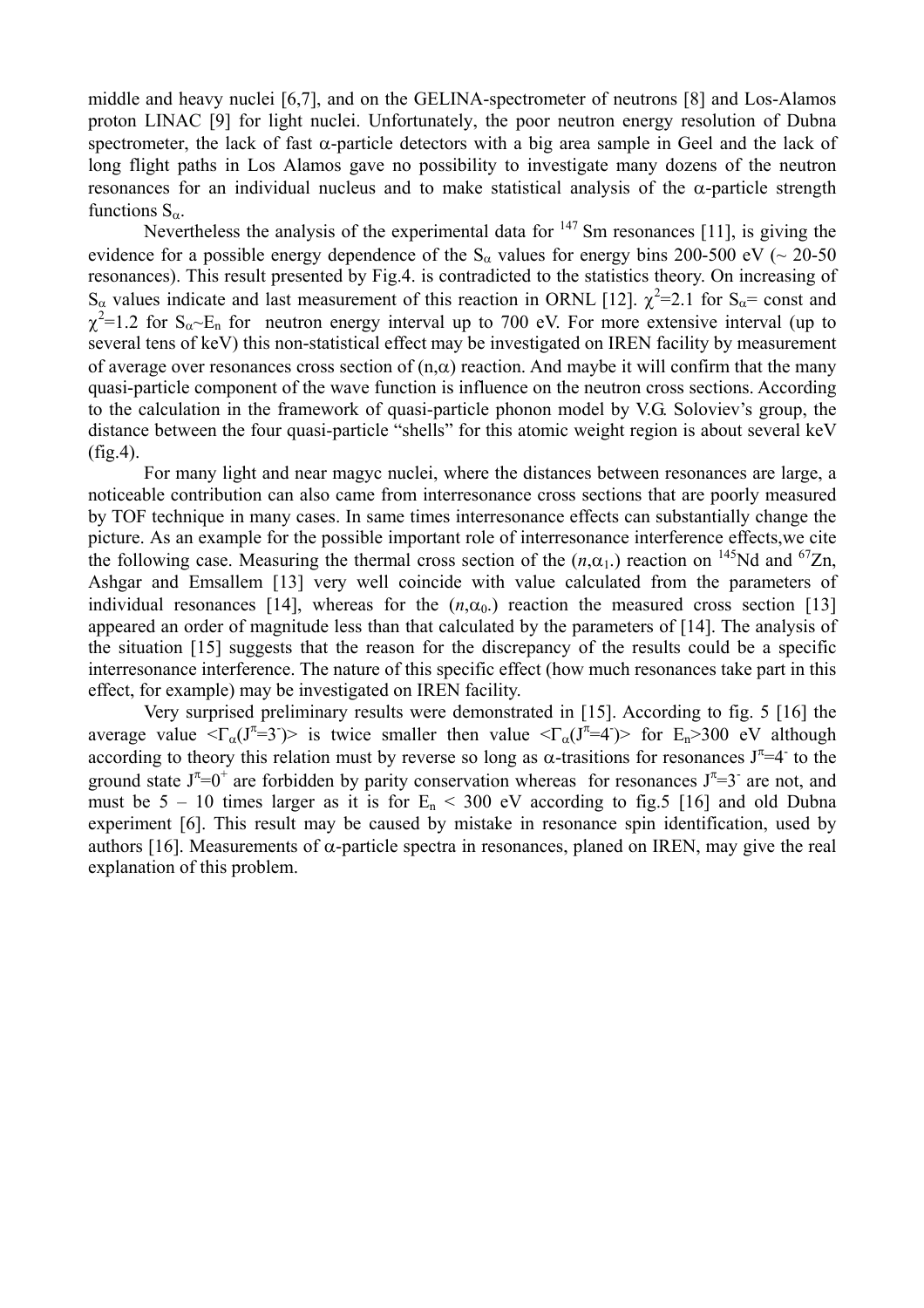

Fig.4. Variability of the  $\alpha$ -particle strength functions,  $S_{\alpha}$  of <sup>147</sup>Sm isotope for different energy bins.

### **7.4 Experimental Approach**

A well collimated, well shielded beam line viewing the water moderator at the IREN will be required to carry out this research. The  $(n, p)$ , and  $(n, \cdot)$  measurements for astrophysics and applied physics will require sophisticated ion chambers and electronics and/or solid-state detectors. The basic nuclear physics experiments will require an automated sample changer and an efficient neutron detector at a flight path distance on the order of 10-85 m. The capital repairs of 10, 20, 30 and 85 meter path of flight of beam-line 1 is necessary.

Team members from Dubna, Lodz, ORNL and NUM are experts in designing, constructing and using ionization detectors for charged particles at white neutron sources. It is expected that students from collaborating universities will make substantial contributions to this effort. Many of the anticipated experiments, which we estimate would take one to two weeks to finish, would make excellent dissertation topics.

The ionization chambers and their associated electronics should require about \$100k. The main problem will be sample preparation (purchase).

- 1) R.D. Hoffman, S.E. Woosley, T.A. Weaver, T. Rauscher, and F.-K. Thieleman, Astrophys. J. **521**, 735 (1999).
- 2) J.A. Holmes, S.E. Woosley, W.A. Fowler, and B.A. Zimmerman,At. Data Nucl. Data Tables **18**, 305 (1976).
- 3) S.E. Woosley, W.A. Fowler, J.A. Holmes, and B.A. Zimmerman,At. Data Nucl. Data Tables **22**, 371 (1978).
- 4) S.Goriely, in Nuclei in the Cosmos, ed. by N.Prantzos and S.Harrissopulos (Edition